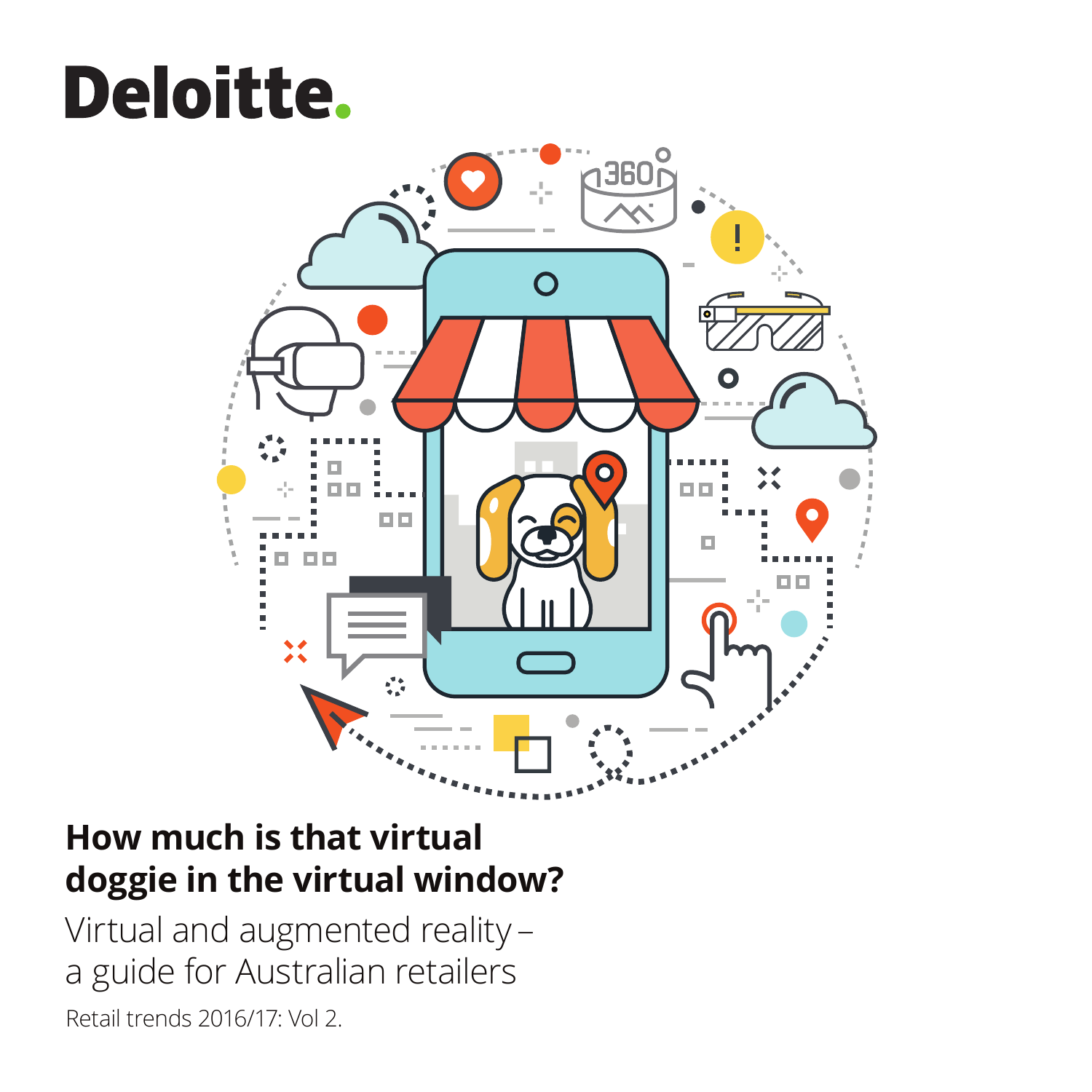# Introduction

Queues for sold out headsets, crowds using smartphones to chase imaginary creatures around Australia's historic landmarks, the Rio Olympics broadcast in 360 degrees – virtual reality (VR) has definitely arrived and the commercial potential of augmented reality (AR) is finally getting noticed.

With gamers and Pokémon collectors being the earliest adopters, you could be forgiven for thinking VR and AR are all about giving us an escape route from the real world.

But as technology improves and barriers to adoption – like price, availability and internet speed – disappear, the use cases for these technologies change completely.

Far from taking people out of their real life situations, these technologies are being used to give us the real world, but on steroids. Whether you are trying to choose a sofa for your living room, working on innovative rehabilitation techniques for patients, or designing a new store for your customers; VR and AR, and combinations of both, are increasingly set to play a major role in your choices.

While we're still at the beginning of this journey into virtual worlds, this technology is being used by early adopter retailers around the world. Many retailers today have experimented with immersive technology in some way, shape or form to satisfy the increasing consumer demand for novel and emotionally engaging experiences.

Within the context of these early explorations, augmented and virtual reality have emerged as mediums that provide new ways to implement a range of business solutions.

To add to our growing and diverse customer consulting practice at Deloitte, and especially to enhance our brand and spatial experience work, we recently expanded our capability to offer VR and AR technology to our clients.

The objective of this guide is to share the learnings from our own journey into this new area with you and help you mitigate some of the risk factors often associated with working across new mediums and cutting-edge technologies.

Our intention for this guide to VR, AR and immersive technology is that it removes some of the uncertainty for retailers around this new and evolving technology.

We will outline what retailers need to know before taking the plunge, which mediums and technologies have gained traction in the market, and what VR and AR could deliver for your business, brand and customers.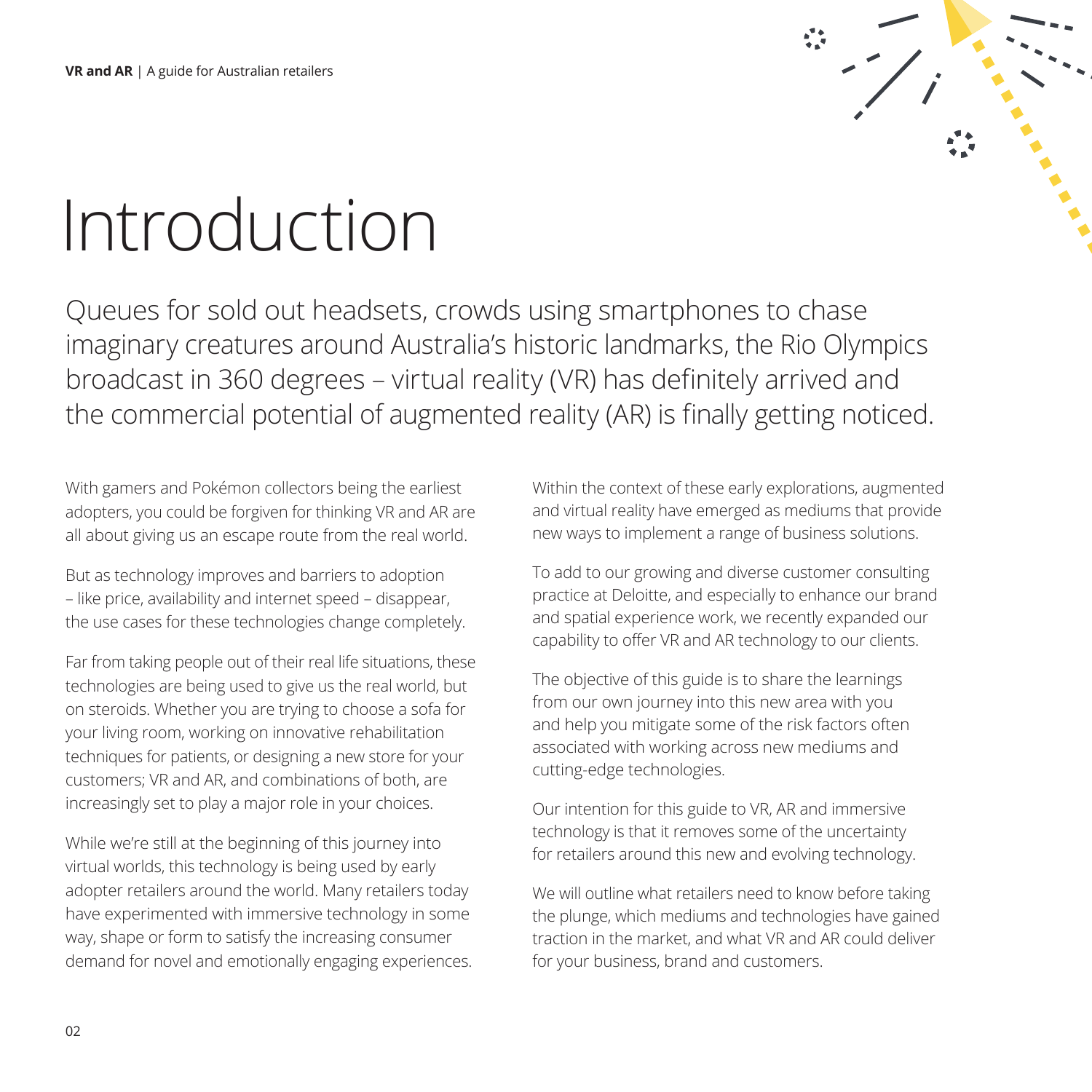Worldwide revenues for the virtual and augmented reality (VR/AR) market will grow from US\$5.2 billion in 2016 to more than US\$162 billion in 2020. This represents a compound annual growth rate of 181.3% over the 2015-2020 forecast period.<sup>1</sup>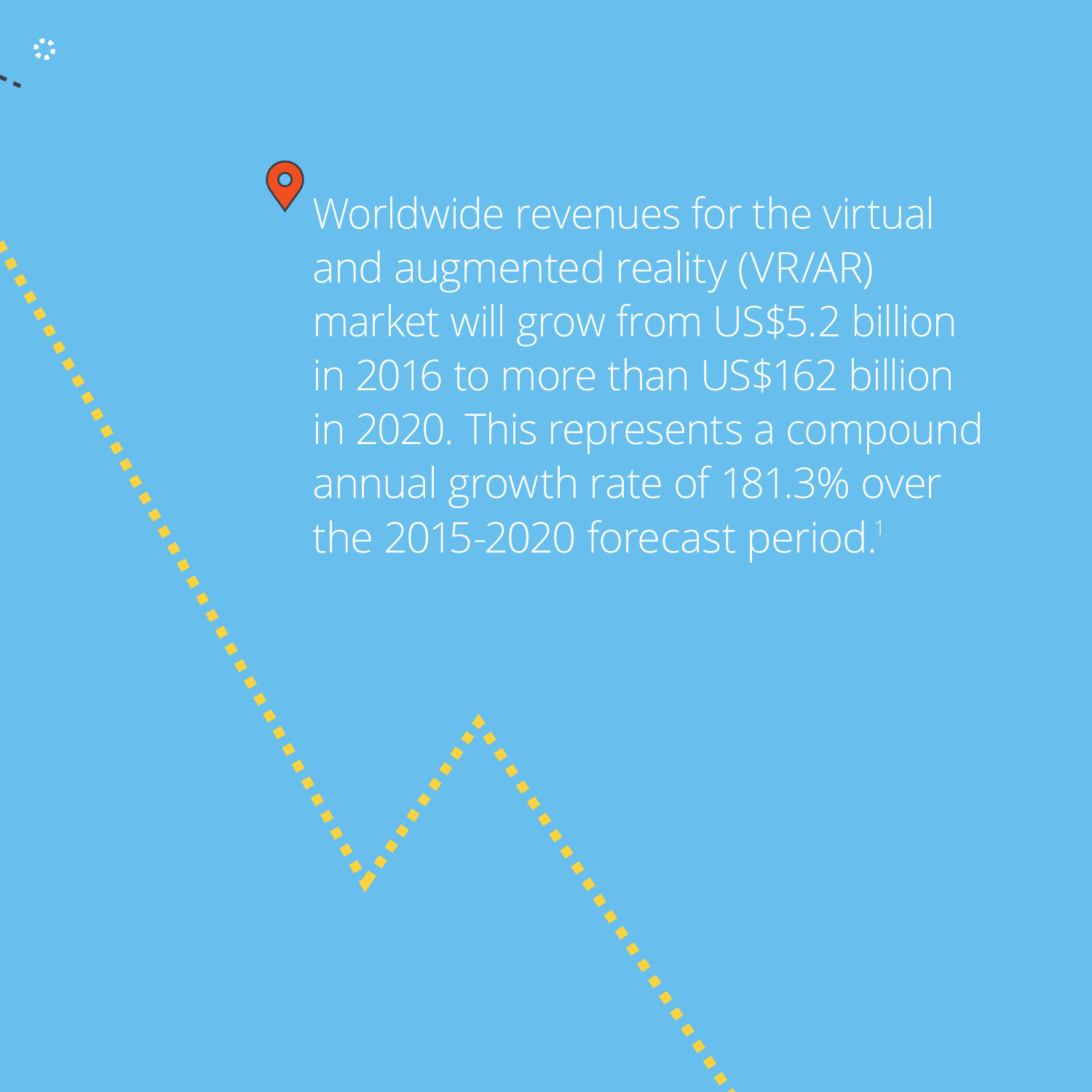## Explaining the technology and how it works

We'll discuss virtual reality and augmented reality together throughout this guide. Both technologies have become a part of what we have called the AR/VR ecosystem.

Reality and virtuality exist along a spectrum that ranges from adding small cues to real world experiences (augmented reality) to expansive virtual worlds that allow customers to be fully immersed in an entirely fictional world (virtual reality). Tactile-digitally convergent experiences along this spectrum are often referred to as 'mixed reality'.

This combination of cognitive medium, technology, and customers as creators and consumers of alternative realities provides a range of interesting applications useful in a business setting.

### AR/VR ecosystem



#### **Activation**

#### **Interaction**

Customers notice new, fresh approaches to brand marketing

Customers interact with fixed, purposefully placed installations

### **EXAMPLES EXAMPLES**

#### **VIVID Sydney**

light shows on the ornate facade of the Customs House

#### **Topshop's**

interactive window display allowed customers to view their latest catwalk show as if they were part of the event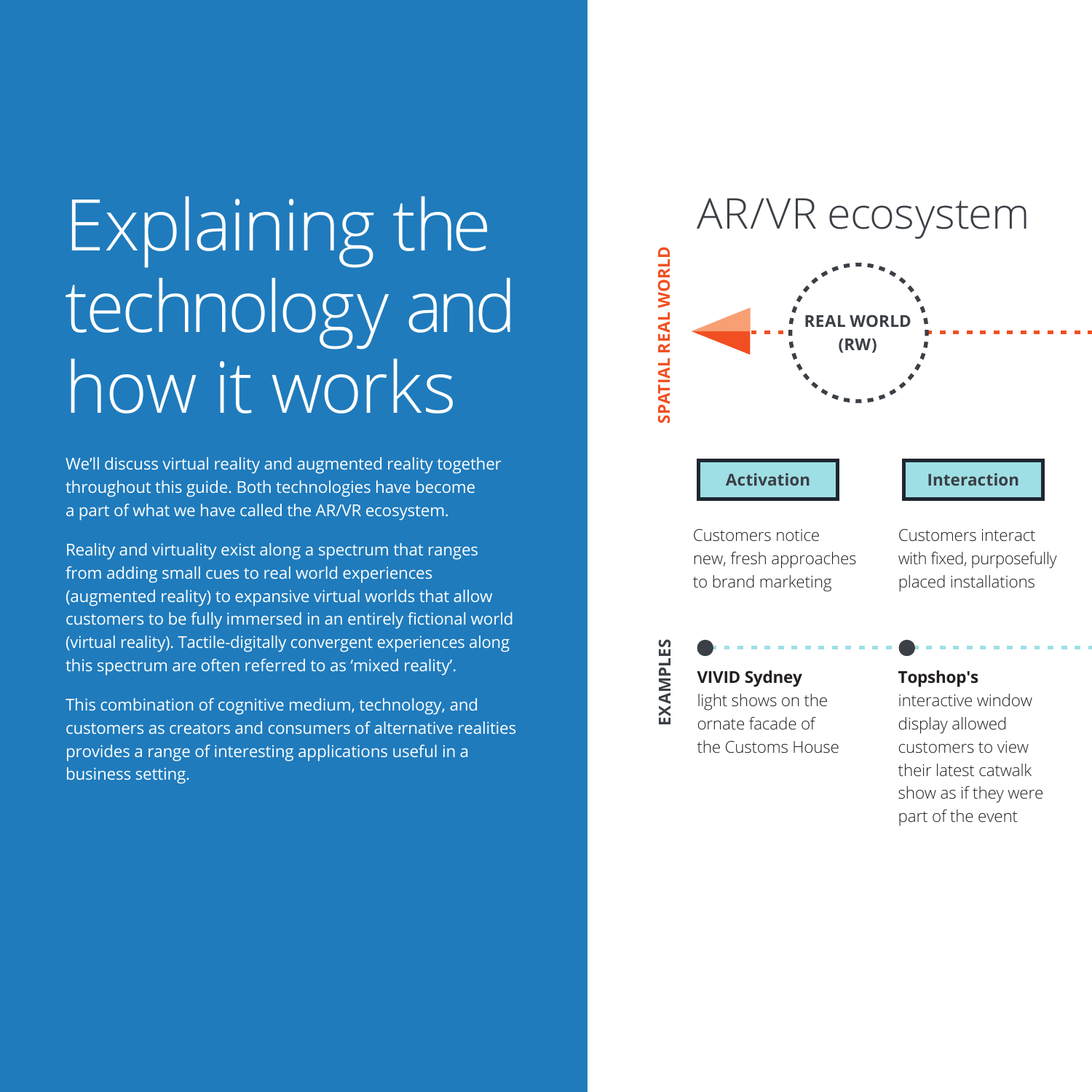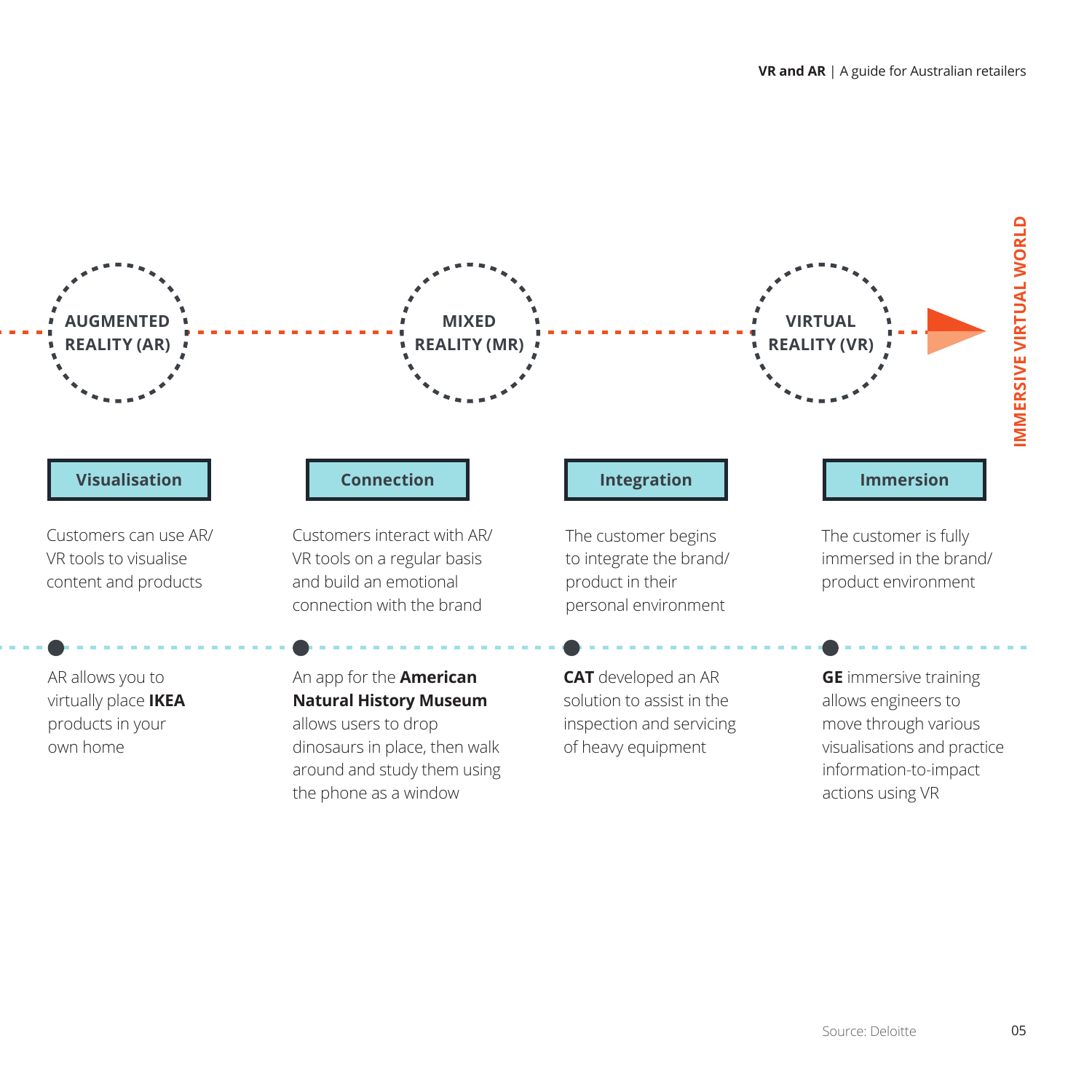

#### **Virtual Reality (VR):**

- **•** Offers a digital recreation of a real life setting
- **•** Replicates an environment, real or imagined, and simulates a user's physical presence and environment to allow for user interaction and sensory experiences
- **•** It's the most immersive experience the real world is blocked out so users can only see the virtual world and virtual objects and are unaware of the environment around them
- **•** VR requires the user (or provider) to have specialist equipment to experience it. This can range from cheap options like Google Cardboard, to the more expensive end of the scale, like headsets from Samsung Gear, Oculus Rift and HTC Vive
- **•** The focus on VR activity is on experiences and emotional engagement.

Deloitte predicted that in 2016, VR would have its first billion dollar year. All estimates have well surpassed that with VR moving centre stage. VR is already huge in China and expected to grow. Experts estimate there was US\$860 million in VR investment in China this year alone, and we can expect as much as US\$8 billion to US\$10 billion by 2020. 2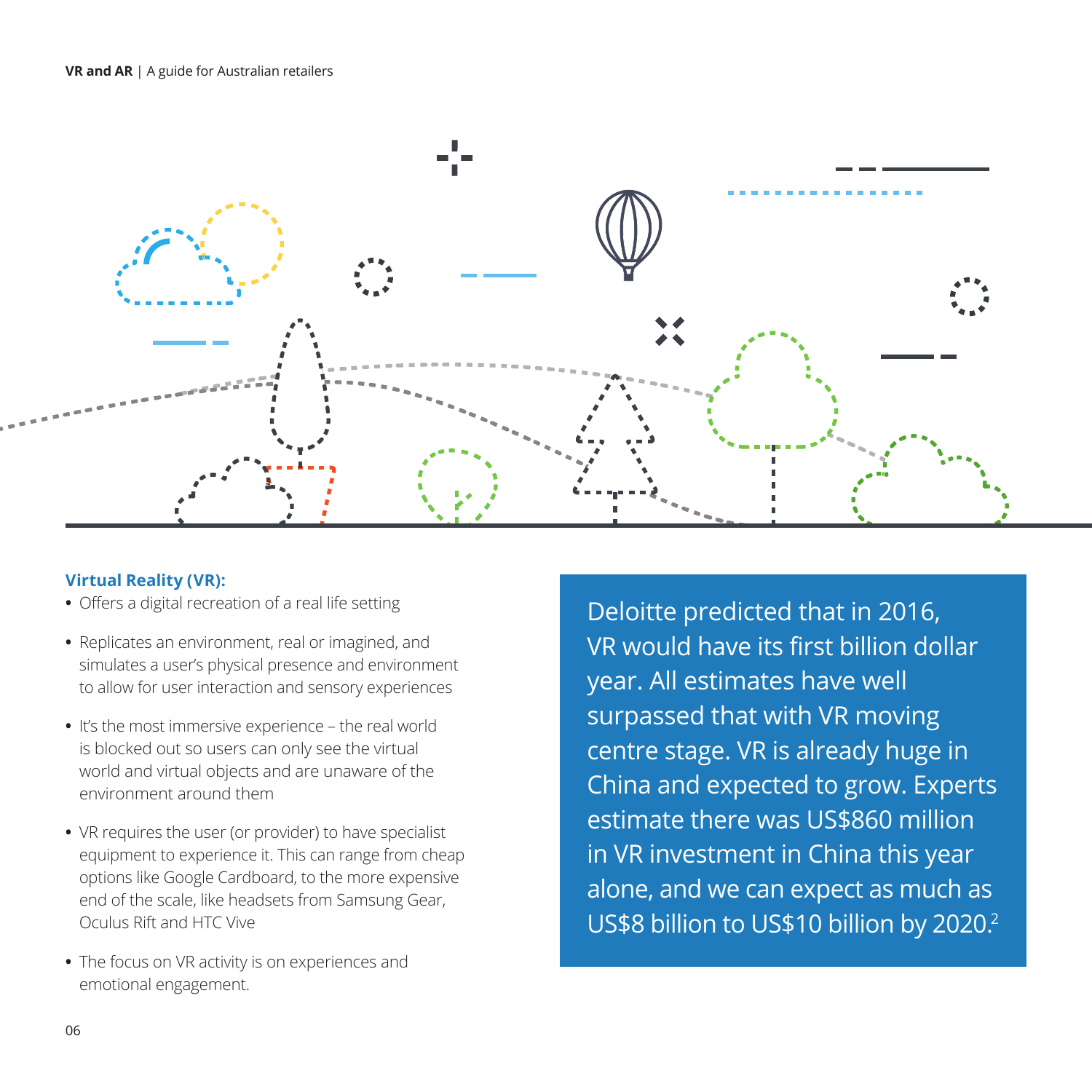"Though it may be several years before mixed reality's ultimate endgame materialises, the time to begin exploring this dynamic new world – and the digital assets it comprises – is now."3

**Tech Trends 2017**, by Deloitte University Press, explores the growing enterprise potential of mixed reality.

#### **Augmented Reality (AR):**

- **•** Is a view of a physical, real world environment whose elements are augmented by computer-generated items (data, graphics, video, sound). The real word is not blocked out, users can see the real world as well as virtual objects
- **•** Interaction with virtual objects is limited
- **•** AR delivers virtual elements as an overlay to the real world
- **•** AR can be experienced through existing devices (our phones, cameras, laptops, through apps, Snapchat spectacles, etc)
- **•** AR is more commonly used for product trial and utility.

#### **Mixed Reality (MR):**

- **•** Refers to the combination of virtual environments and real environments
- **•** Uses a combination of both AR and VR technology to do this
- **•** The technology uses depth and spatial sensors to anchor interactive 3D digital elements into a user's environment
- **•** The user can navigate around virtual objects much easier. They will adjust for size as the user approaches them, for example
- **•** MR requires advanced sensors for spatial awareness and gesture recognition
- **•** It has a nascent but growing solutions ecosystem.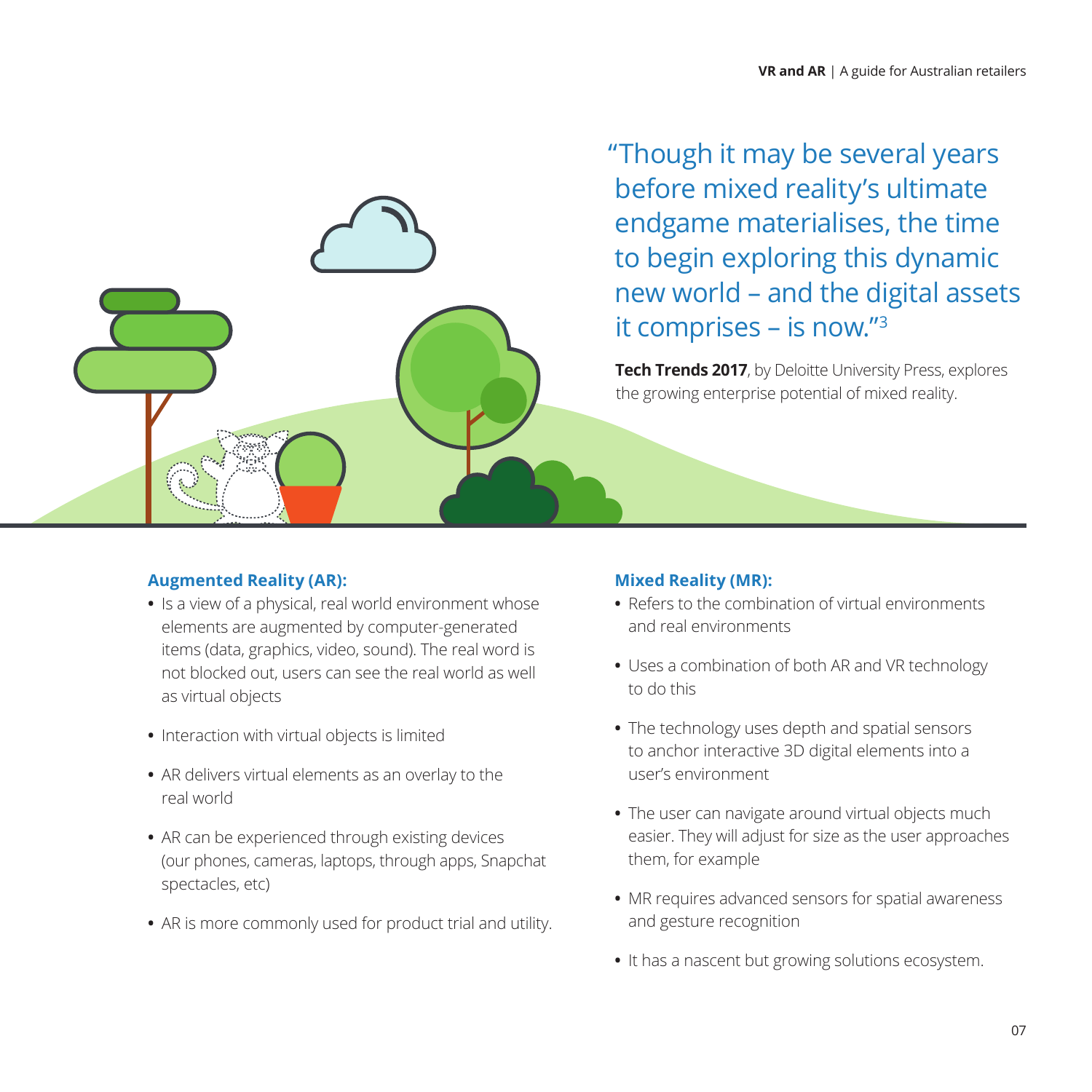#### **The rise of immersive technologies**

The integration of immersive technology is about to become the new gold standard for omni-channel retail and brand experiences.

Immersive technology refers to technology that blurs the line between the physical and digital world, thereby creating a sense of immersion and emotional connection with the overall experience.

At their best, immersive technologies allow us to create fully immersive, perceptually-real environments that stimulate our senses – creating deeper brand associations in the mind of consumers.

This type of experience resides at the highest end of the Reality-Virtuality spectrum (see page 5).

Today, these technologies have become affordable and accessible enough to allow a broad range of artists, developers, content creators and consumers to take the paint brush in their own hands and create unique expressions of their surroundings.

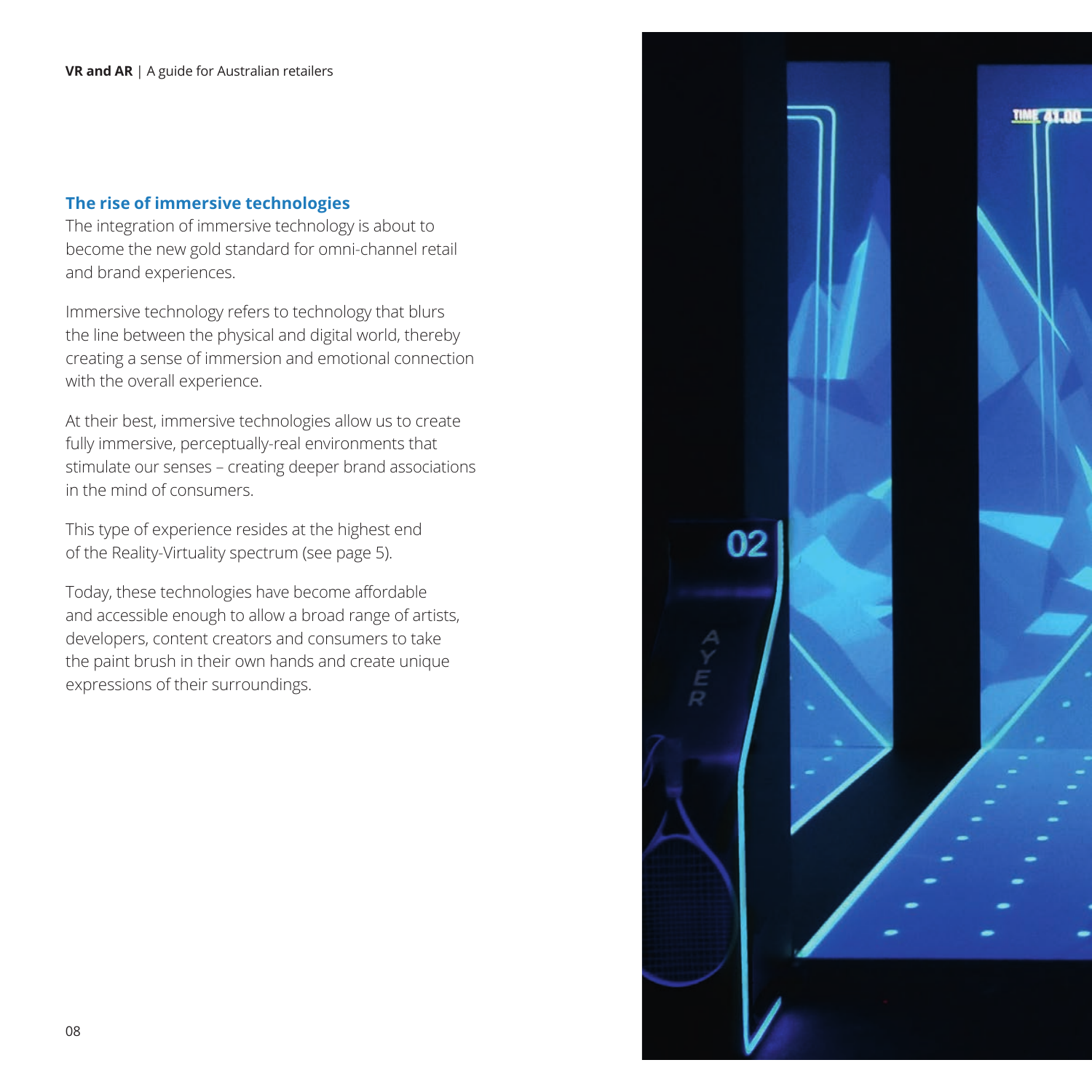

ANZ's Breakpoint installation is a prime example of a company experimenting with virtual reality technology to create a memorable and rewarding experience around their brand.

Building on their mobile payments marketing campaign, 'Keep Moving', and their tradition of creating exciting brand experiences at the Australian Open, ANZ teamed up with Deloitte Digital to deliver an immersive virtual tennis experience at the 2017 event.

The digital installation, 'ANZ Breakpoint', centred around three projected game booths on large-format screens, providing a virtual experience where players could hit flying balls with their tennis racquet and unlock achievements.

"Using a number of projection mapped surfaces, speakers and motion sensors, it immersed players into an alternate reality, providing an exhilarating experience for players and spectators waiting their turn," said Daniel Cheong-See, National Creative Director for the Deloitte Digital practice.

The installation was a hit, generating strong media interest, and had attendees waiting in line for up to 45 minutes for their turn. Participants were encouraged to share photos and videos on social media to show friends and contacts their experience at the installation, generating significant exposure for ANZ.4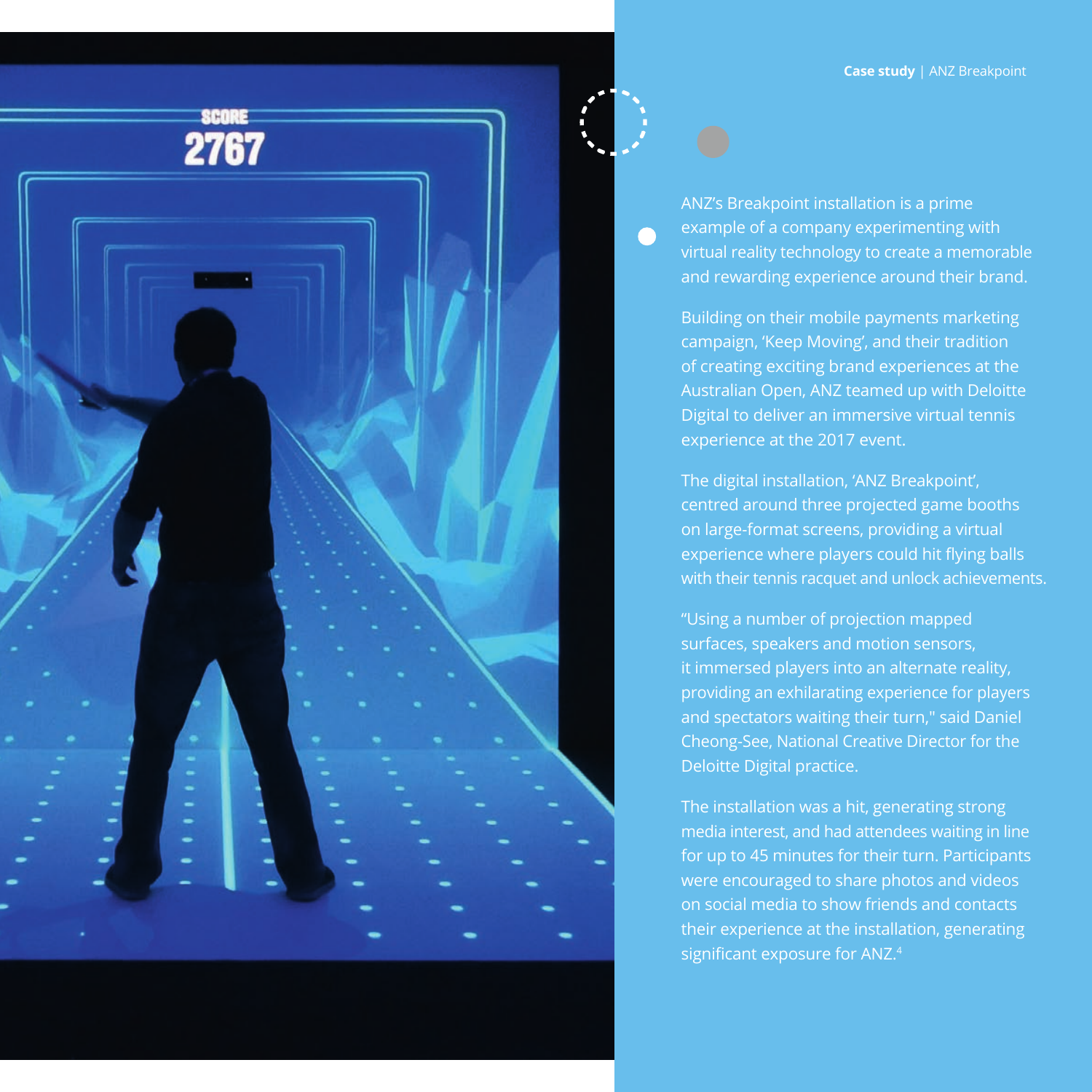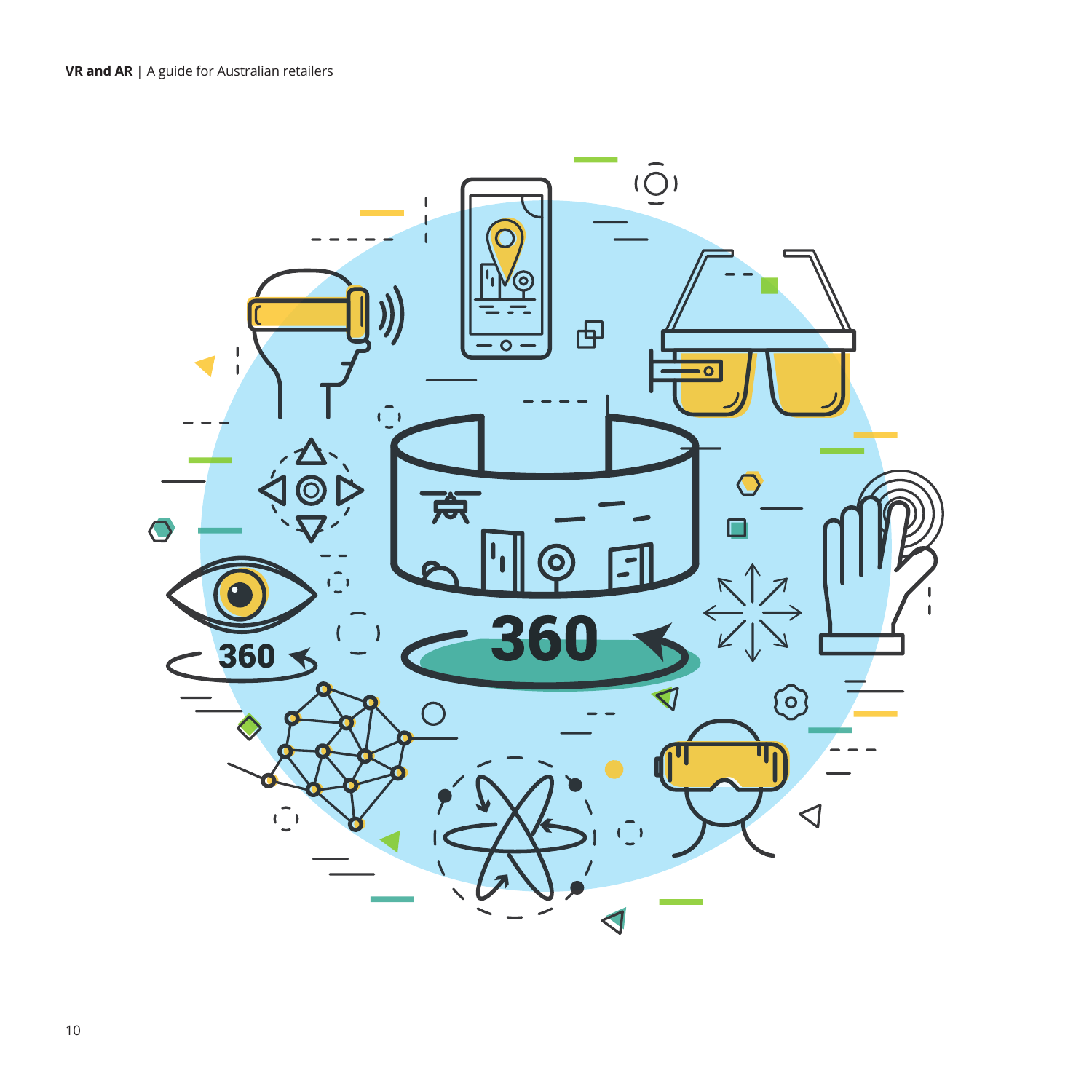#### **Why now? The forces enabling the new wave of AR/VR experience:**

- **• Accessibility:** The cost of acquisition and development of both hardware and software used to access AR and VR has become absolutely minor. Mobile device computing power and battery life is at an all-time high. Google developed a DIY entry-level cardboard set for experiencing VR mobile apps that can be easily recreated all around the world. Unity, the most popular AR/VR development tool, is free to access for aspiring, non-commercial AR/VR developers and designers.
- **• Platform support:** While Unity provides an open source developer platform and strong learning support for aspiring community members, YouTube recently launched its 360 video channel and is providing free camera equipment to some content creators.
- **• Internet of Things ecosystem:** The connected ecosystem, beacons and network data enable us to track the customer journey across channels and open the door to taking AR/VR into a multi-layered consumer environment. This will allow retailers to provide contextual information at moments that matter.

**• Robotics:** While mobile devices are still the go-to device for AR/VR immersion, new forms of hardware enable tactile, multi-sensory experiences at home or allow remote workers to command machinery in high risk environments.

Why did Deloitte invest in VR? Partner Robbie Robertson from our Spatial and Brand Experience team explains our decision:

"We were increasingly being asked by our clients to make it easier for them to understand what the physical spaces we were designing for them would look like. I remember one client who said "I just want to be able to stand in the space and look around". So that's what we did.

"VR and AR enable us to build models of the spaces we are designing for our clients to explore – thereby painting a powerful picture of what's possible. Our clients have been blown away. Having a VR model of a new proposal can bring everyone across the business into the decision making process; operations, security, brand, retail design and customer experience."

8 out of 10 top tech companies have already invested in AR and VR. These include Apple, Google, Microsoft, Facebook, Samsung and IBM.5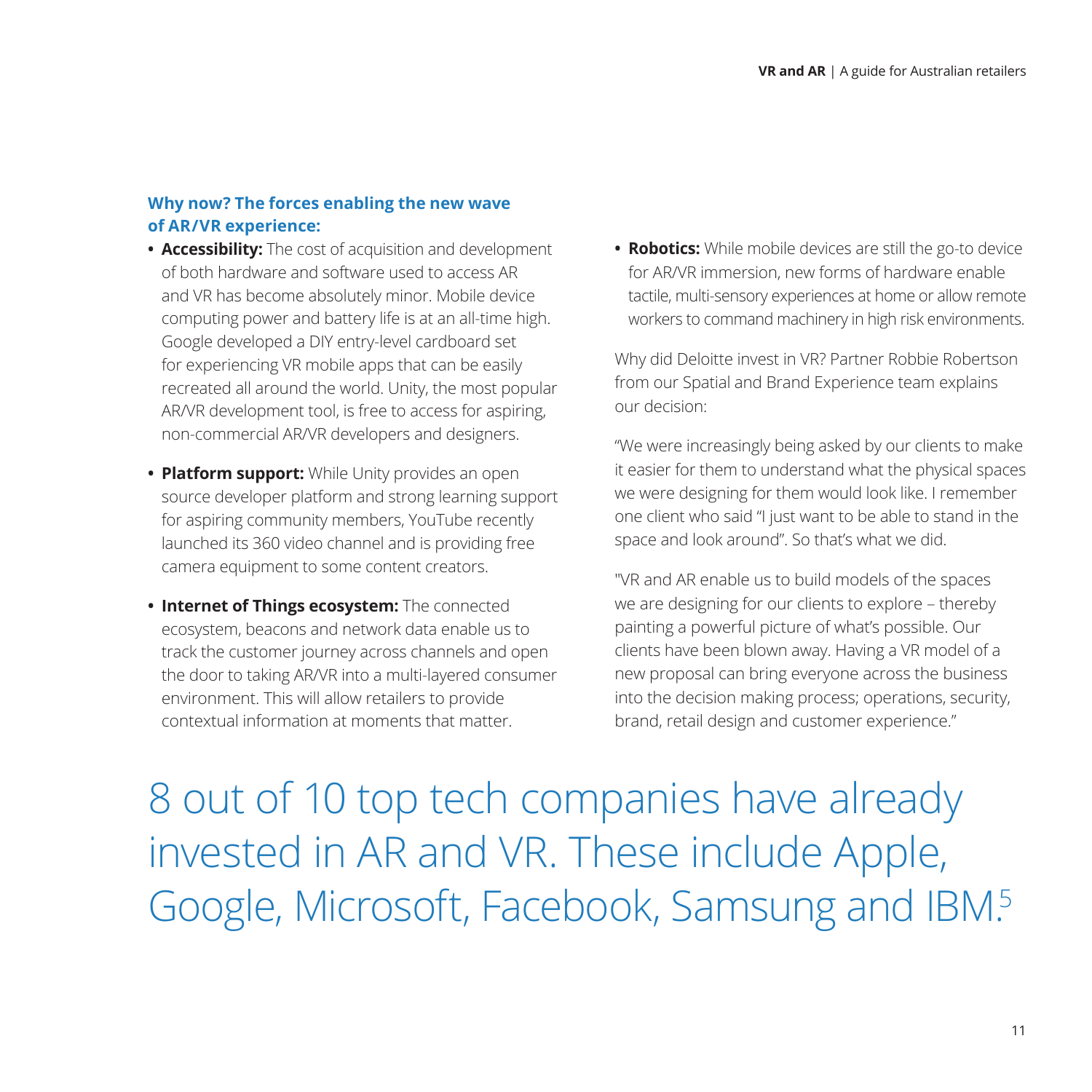## How retailers can use VR/AR for customer experiences and business solutions

As a retailer, you may be saying, "Yes, I understand what these technologies are and how they work, however I just don't see them working for me."

Stay with us. We think we'll be able to make a case that will interest most retailers in the possibilities for these technologies.

First, let's bust some myths.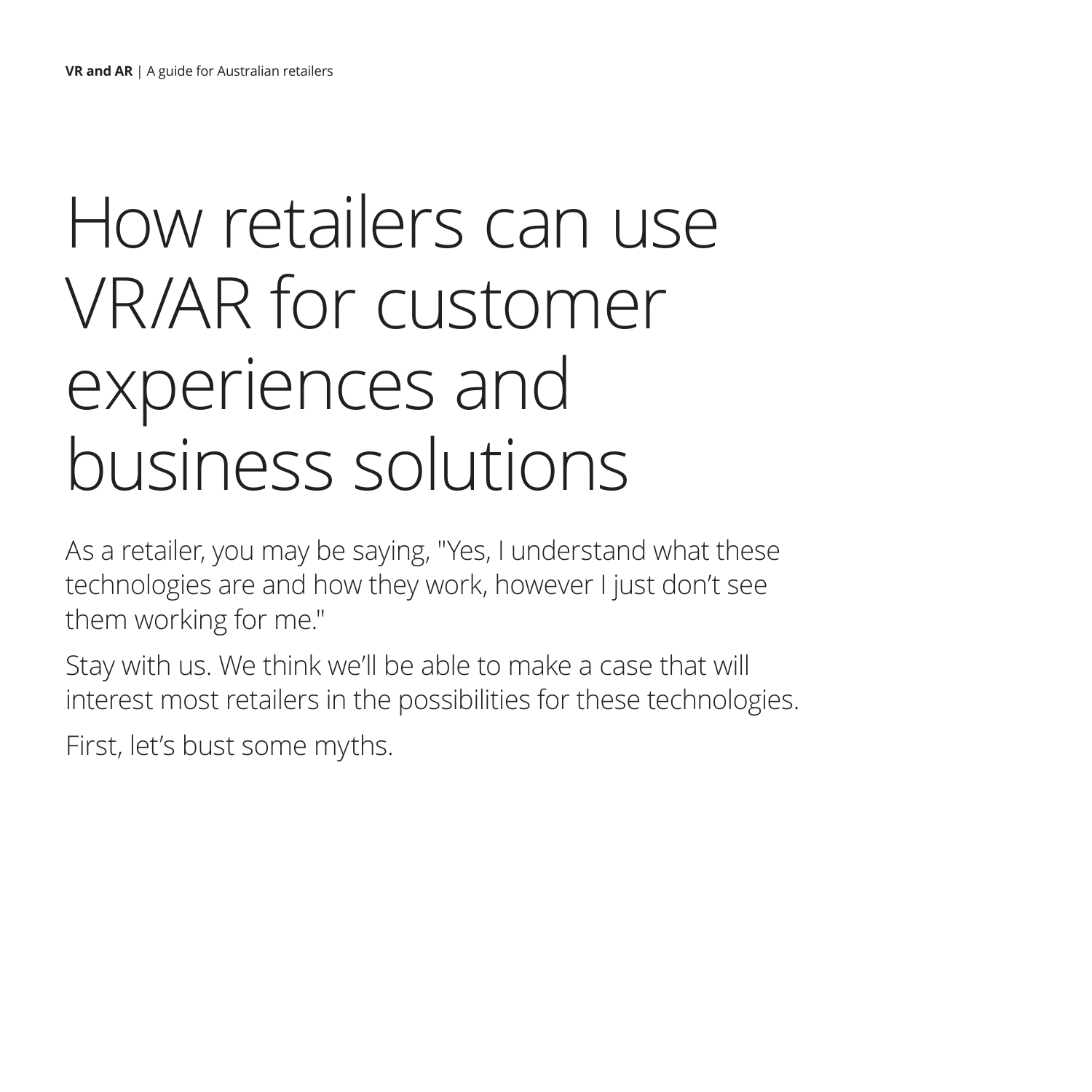

#### **VR is only for gamers**

**Reality check:** Adoption of these technologies is rapidly spreading and evolving across a variety of B2B and B2C sectors including real estate, health, manufacturing, training and education, media and of course, retail. We might not be seeing this yet to a wide extent in Australia, but it's happening.

While VR is still a niche technology used mostly by enthusiasts, many observers expect this to change quickly. The number of active VR users is forecast to reach a staggering 171 million by 2018.<sup>6</sup>



#### **It's all fine as a marketing gimmick, but no use for my business beyond that**

**Reality check:** VR and AR are definitely not just the next gimmick for gamers and marketers – they are poised to move from marketing tool to integral part of a customer experience journey. While the current wave of AR/VR experiences has focused on mainly experiential, marketing and gaming applications, we are seeing more sophisticated use cases emerging across a variety of sectors and customer sectors; from using VR for therapeutic purposes in nursing homes to education, health and safety uses.

75% of the world's most valuable brands have created some form of virtual or augmented reality experience for customers or employees, or are themselves innovating and developing these technologies.7



#### **My customers have no interest in these distractions – they just want seamless, non-siloed experience across all of my channels. That's my biggest priority**

**Reality check:** VR and AR have applications in several business solutions that can alleviate these pain points for your customers. The technology can be used in effective ways to provide your organisation with a single view of its customers, essential for improving customer experience.

We all know the future of retail is connected, immersive and personalised. This technology is going to become a central part of what 'good service' means for your customers. Next generation immersive technologies have the potential to provide the platform, content and data solutions the sector is currently missing, to close the gap between e-commerce and brick-and-mortar and create a bird's eye view of customer activity across channels.

66% of customers are interested in buying items via VR. 63% of consumers said they are expecting VR to change the way they shop.<sup>8</sup>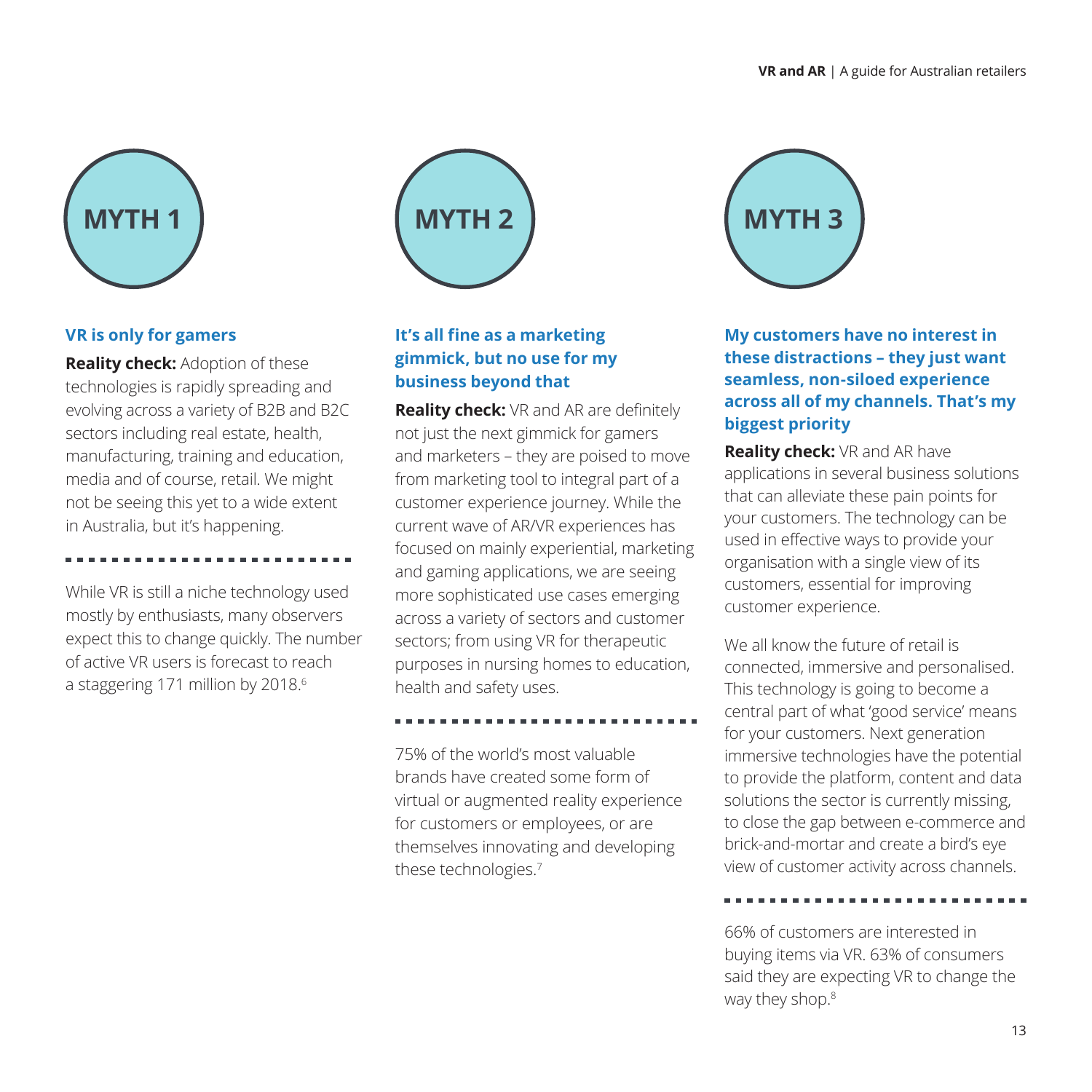#### **VR/AR in retail**

This technology is still in its very early stages, but it is becoming better, more affordable, more ubiquitous, and customers are increasingly interested in it.

While the initial success has been with immersive brand experiences, continued growth has moved from 'view only' (e.g. trying out a VR headset in a shopping mall) to 'interactive' (see our Audi and Zerolight example on page 23), where better and more technology has meant increased touchpoints. Future growth will integrate other parts of the customer lifecycle with existing data tools to unlock new possibilities.

Smart retailers are looking to where their customers are looking, in an effort to provide the best possible experience for them.

We know the omni-channel customer journey begins a long time before customers enter the store and extends way beyond the purchase experience. While the decision to purchase a product is often made before the customer even enters the store, the moments of truth within the customer journey are becoming more frequent, subtle and often go undiscovered by marketers, retailers and sales staff alike. Immersive technologies have the potential to transform these 'blind spots' into meaningful interactions, targeted conversations and data-driven decision making. In particular AR/VR can tap into:

- **• Acquisition:** Experiential immersive brand experiences, product trials, customised offers, in-store navigation, product history, brand differentiation
- **• Conversion:** Remote expert consultations, immersive virtual stores experiences, personalised experiences, in-store engagement
- **• Retention:** AR/VR support, behavioural nudges and special offers, remote expert advice.

As AR/VR technology rapidly improves, analysts predict the retail industry may be one of the biggest beneficiaries.<sup>9</sup> Brands are seeking to use VR and AR both for direct sales opportunities and to enrich the consumer's experience of the brand.

Technology is dramatically changing the retail landscape, but one thing remains the same: retail is about providing high-quality, engaging experiences for customers: Human customers. Retailers can experiment with new technology, while still maximising the long-standing priority of connecting with customers.10 So the most successful adopters of VR and AR will be retailers which use the technology to enhance their relationship with customers, rather than replace it.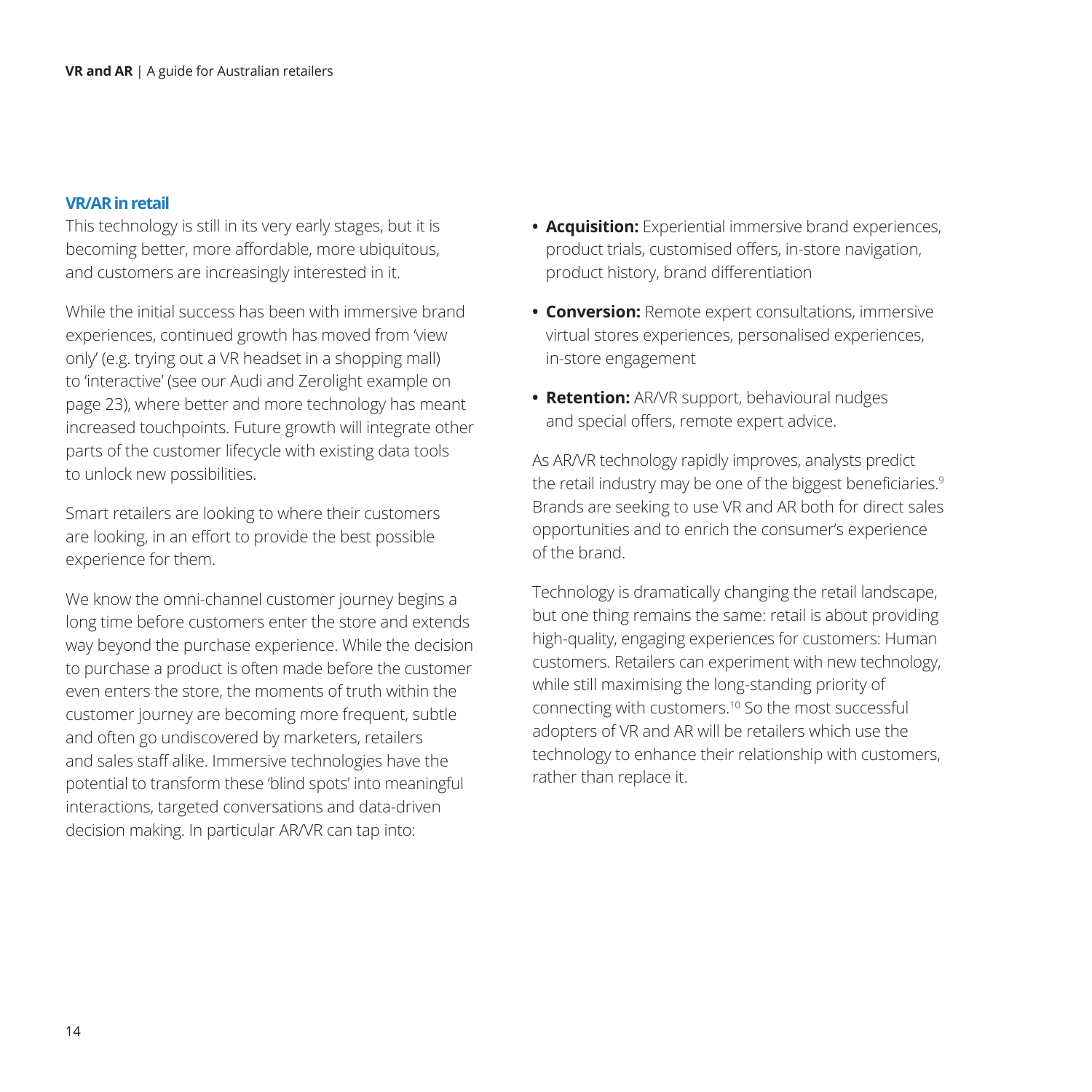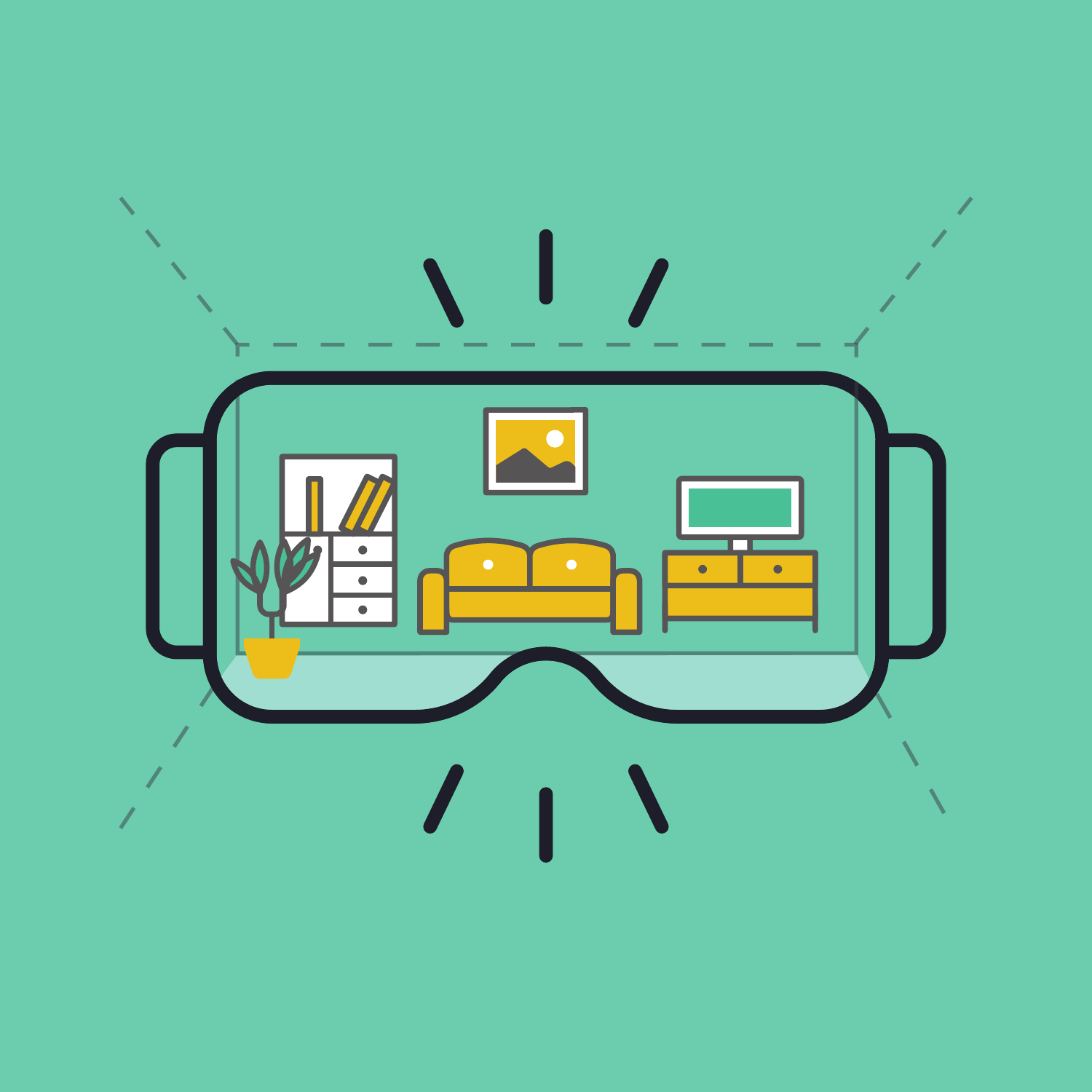## Uses of VR/AR in retail

### Solutions for your customers

#### **Pre-plan shopping trips**

AR and VR allow customers to make more informed purchases as they visit stores, increasing the buyer conversion rate.

Luxury boutique The Apartment has used Samsung Gear VR to give shoppers a view into its signature brick-and-mortar space from anywhere in the world.<sup>11</sup>

#### **Brand differentiation**

Gamification can be used to enhance a physical product, which can increase consumer engagement and incentive to purchase.

In 2016, Carnival Cruises launched virtual tours of their cruise liners to give potential customers a realistic experience of life on a Carnival cruise on the high seas. This initiative was launched in partnership with telecommunications company AT&T, where customers in AT&T stores could view the virtual tours through Samsung Gear VR headsets in-store, and could also enter sweepstakes to win one of ten free cruises.<sup>12</sup>

#### **Information delivery**

Customers can receive a myriad of information, from virtual coupons to nutritional information, about products while shopping.

Pre-packaged foods retailer Kraft has partnered with Walmart and the app Blippar to deliver, through AR, digital recipes, other assets and a points loyalty system for customers.<sup>13</sup>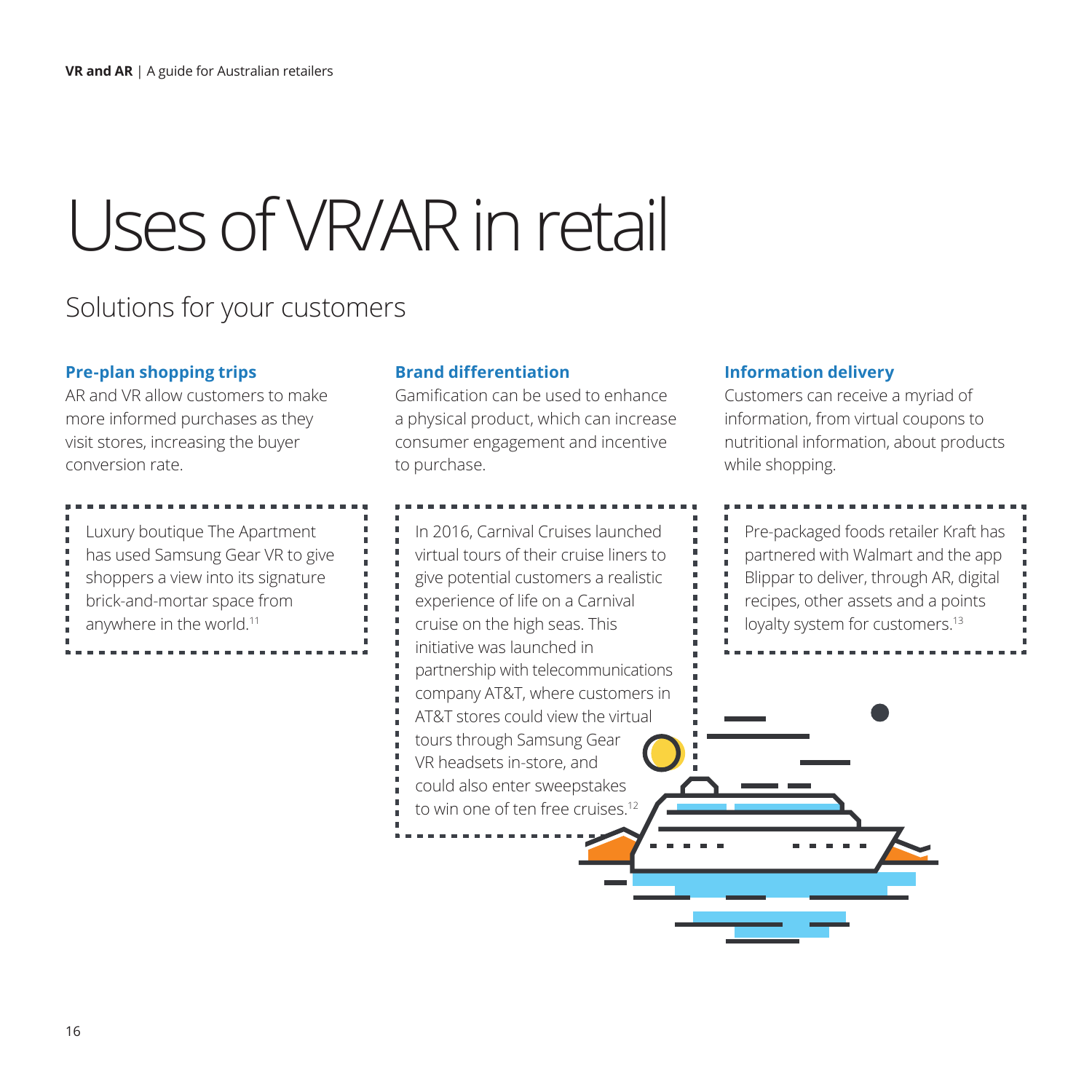#### **In-store engagement**

AR and VR can be used to assist customers to navigate a store, find or receive product information in-store and gain store incentives or rewards as they move through the store.

L'Oréal's Makeup Genius app allows users to virtually apply L'Oréal makeup products such as lipstick and eyeliner to their face, with their smartphone camera acting as a virtual mirror. Australian customers can then purchase the products from Priceline directly through the app. Makeup Genius has already piqued a lot of consumer interest, having been downloaded more than 16 million times worldwide<sup>14</sup>

#### **Product customisation**

Clients and potential customers are able to customise product features and designs using AR and VR technologies, allowing them to visualise what the product might look like in different scenarios.

The Dulux Colour app uses AR technology in its 'ColourView' feature, which enables users to visualise through their smartphone camera what a certain colour of Dulux paint will look like on the ceilings, walls and furniture of their home. Users can browse through 4,000 different Dulux colours and get an accurate projection of what the finished product will look like in their chosen space.<sup>15</sup>

#### **Experiential campaigns**

AR/VR can add an emotionally immersive component to any product activation through gaming, storytelling and branded experiences.

At the end of October, Shangri-La Hotels announced the introduction of Samsung Gear VR headsets across all global sales offices. Shangri-La Hotels introduced Samsung VR headsets across all global sales offices. The hotel group has produced immersive VR videos for all of its 94 hotels and resorts.16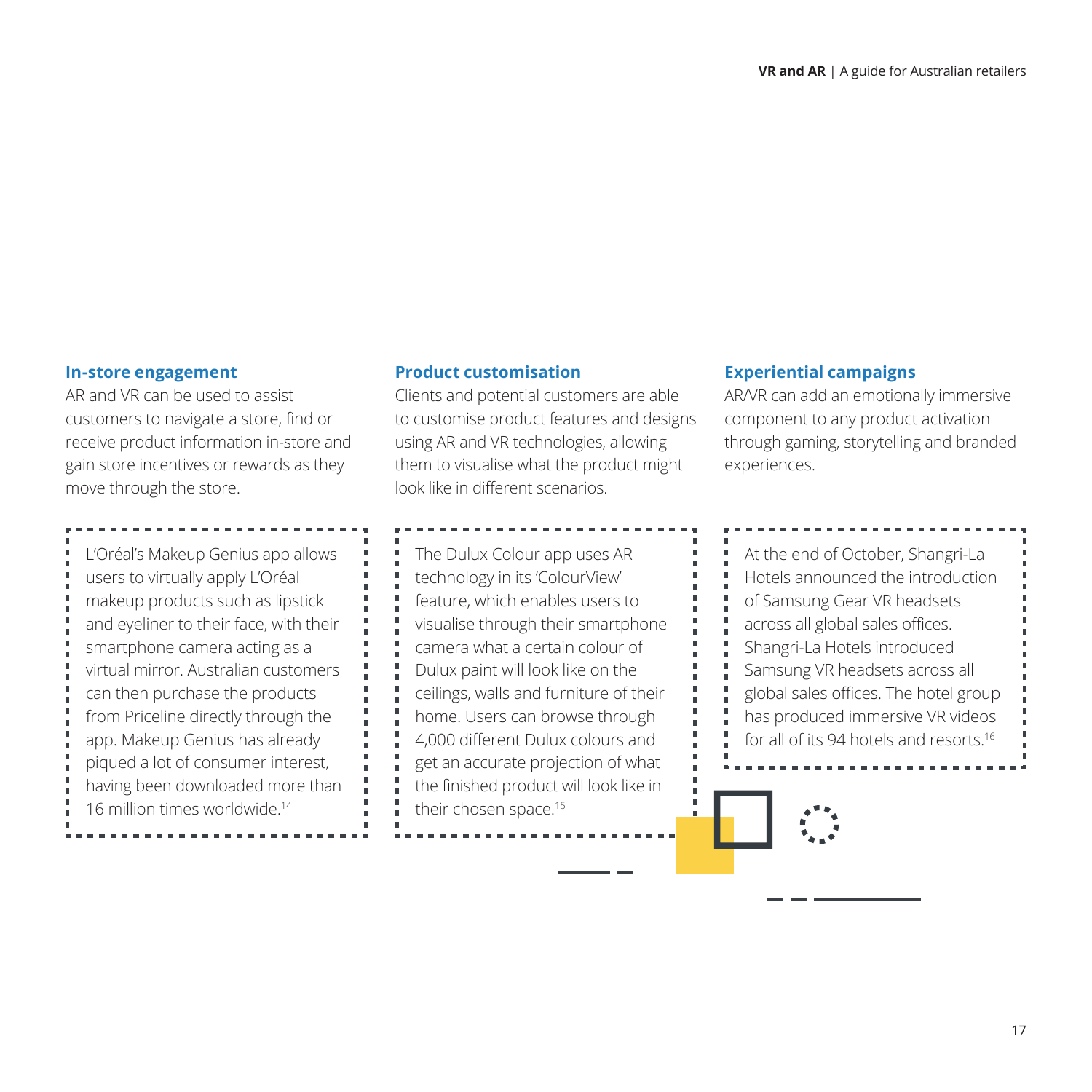#### **Group entertainment experiences**

This involves theatre-style immersion in AR/VR experiences with multiple audience participants.

#### **Visualisation tools**

Using visualisation to help customers find the right product for their needs results in higher conversions.

Live-streaming 360-degree video was an area of focus at this year's Consumer Electronics (CES) conference. Guests were able to watch a live basketball game being broadcast, choosing from multiple points of view as the action moved up and down the court.<sup>17</sup>

Qantas has trialled VR headsets for in-flight entertainment on the A380 Airbus.18 Virgin has already rolled out VR headsets for business class passengers.19

IKEA's catalogue app uses AR to allow customers to virtually place IKEA products in their home and get a realistic idea of whether a piece of furniture will fit in their living room or bedroom. This saves the customer time in measuring the dimensions of a piece of furniture and calculating the amount of space it could potentially take up.<sup>20</sup>

#### **Live streamed VR lectures and events**

Increase overall engagement through AR/VR experiences, which leads to higher knowledge retention rates.

In New York, Tommy Hilfiger's Fifth Avenue store has installed Samsung Gear VR headsets, immersing shoppers in a virtual journey to view and shop the label's fall fashion show.21

#### **VR/AR manuals**

Create more engaging product manuals and installation guides.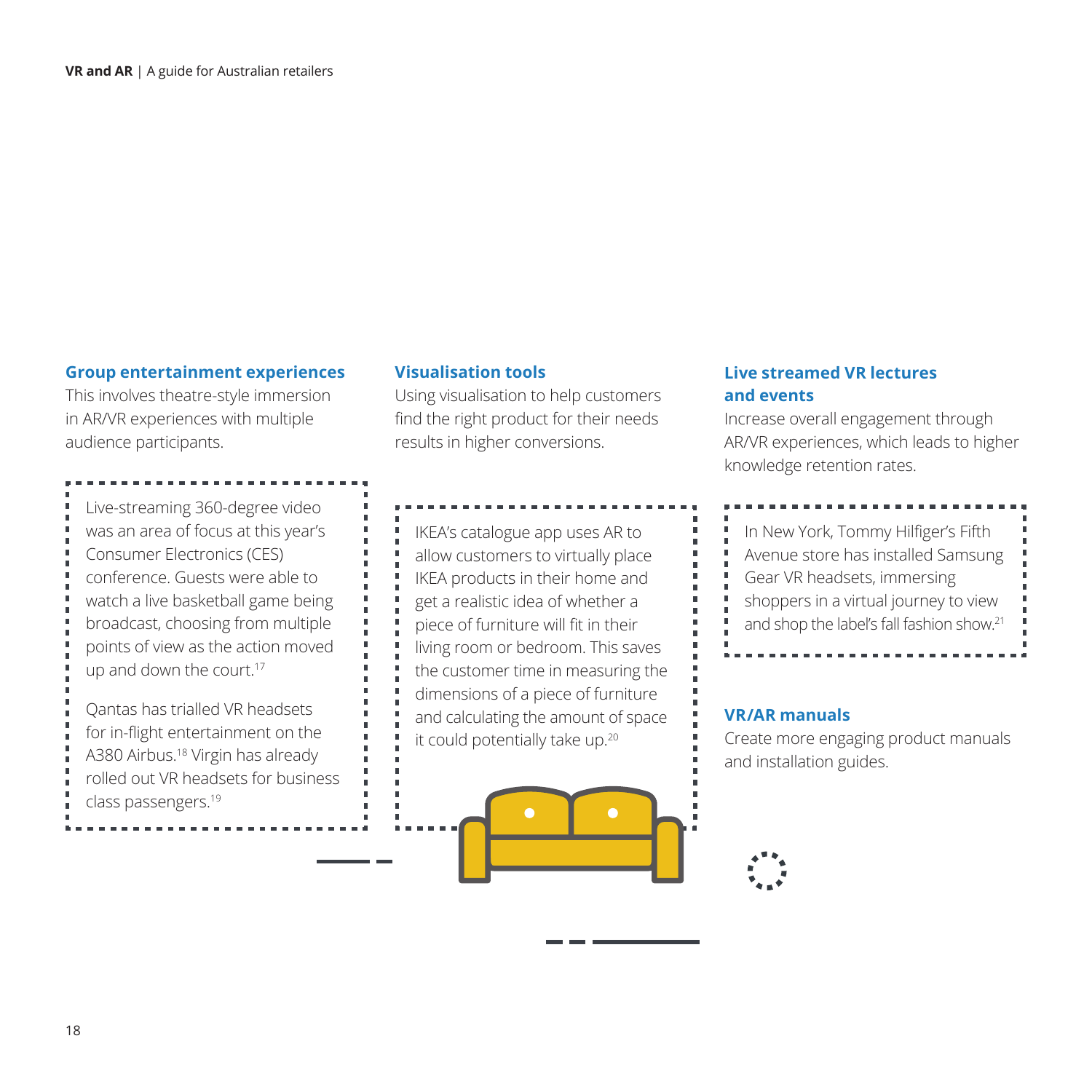

#### **Low-cost visualisation of high cost assets**

High-cost assets often carry a high cost sales cycle because of customers' hesitation in purchasing something they can't properly visualise. Using VR, models of high-cost assets can be developed at a much lower cost, increasing accessibility.

Australian home building company Metricon is using VR headsets to showcase its display homes to potential buyers in regional areas. Sales staff in regional offices such as Wonthaggi in Victoria are providing virtual tours of the display homes through VR headsets, enabling customers in areas where Metricon doesn't have display homes to get a highly realistic view of the homes. As VR software improves, more building companies could offer highly realistic virtual tours of homes that haven't been built yet, potentially removing the need for display homes.22

#### **Some advice**

To harness the power of VR, retailers shouldn't focus on replicating the environments where their products are purchased, but rather on using environments to enhance the presentation of their products by connecting with the emotions and experiences inherent to them; running shoes were created for the joy of running, hardware for the thrill of building, fashion for the pride in knowing you look good.23

Let's look at clothing as an example of this. If we distil the core mission of a clothing brand, based on what's in the consumer's mind, what becomes clear is that it isn't to get people to buy clothes. If it were that simple, then discount clothing would outsell every other brand because they offer the cheapest, most sellable goods.

If we boil away the retail strategy and strip away the fact that they operate bricks-and-mortar stores, at their very core, clothing companies are a fashion conduit for their consumers. It's where styles and fashion are presented to the consumer to accept or reject, and adopt based on their self-image and perception.

Therefore trying to get the consumer to picture themselves with an item – a shoe, a jacket, some perfume, is a core VR value proposition, because it creates empathy. We can picture ourselves in other situations much more easily in VR environments.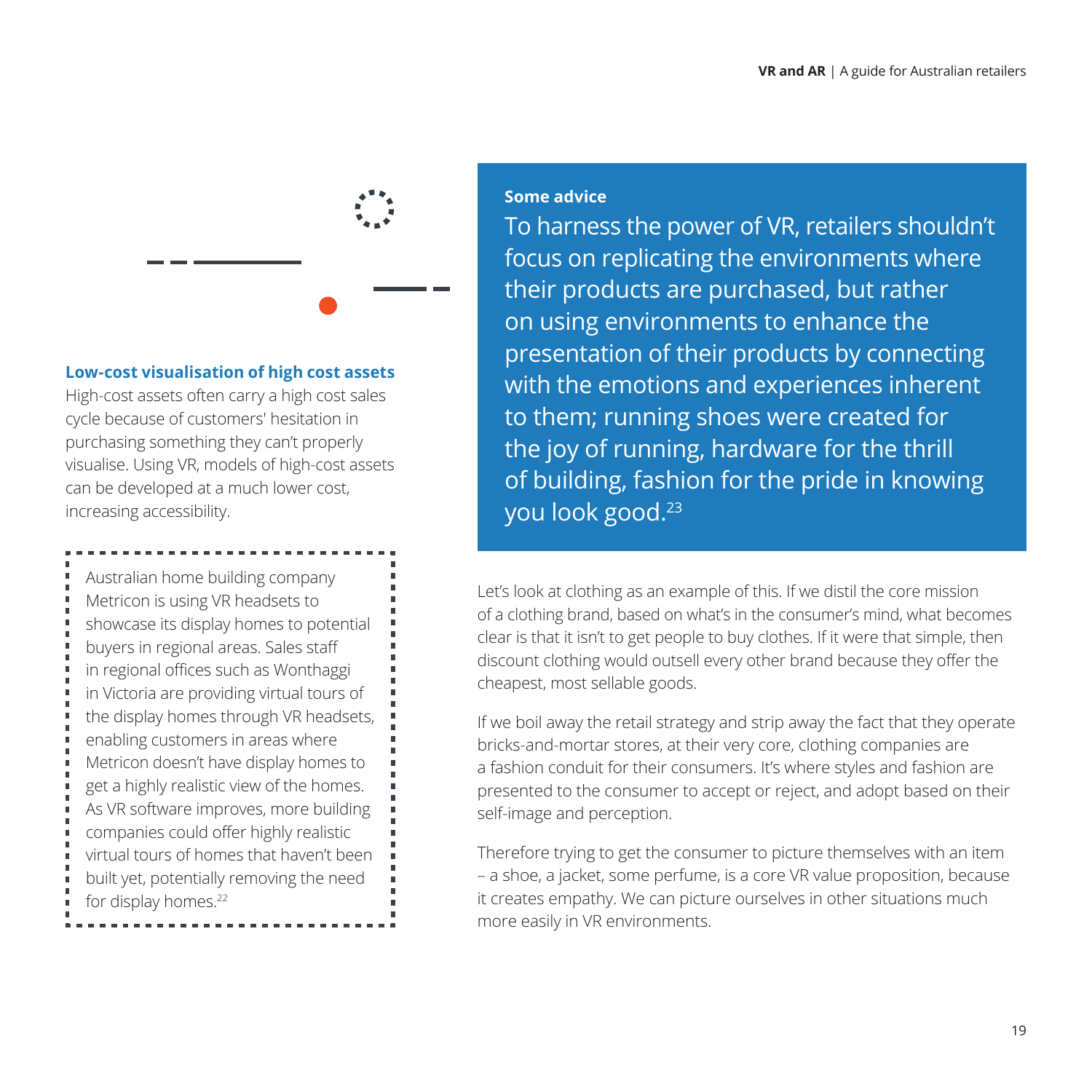# VR/AR solutions for your business

#### **Designing for customer experience**

One of the major uses for VR in the customer experience journey is the ability to design spaces and experiences for customers virtually, and be able to test, refine and enhance these at a much lower cost and quicker turnaround than testing physical prototypes. Robbie Robertson, lead partner in the Spatial and Brand Experience team at Deloitte says "In our ever changing world the need to test, immerse and validate our ideas with our customers has become paramount. Using VR and AR we can provide a mixture of three core elements:

- **• Engage:** VR is an immersive technology that allows customers to experience a space and place before it is built.
- **• Persuade:** we can test and train stakeholders in new work practices or process to ensure that they are adopted correctly.
- **• Inform:** visualising a new idea or concept has always been a challenge for many clients. VR and AR allows us to inform them immediately as to the impact of our designs."

#### **New Balance flagship store**

In this project for New Balance, the Virtual Reality team at Deloitte, working in partnership with the Deloitte interior design team, visualised the designs for the new flagship store to a level of detail that, when viewed through a VR headset, allowed all departments to preview and understand if the concept would work and meet the required needs. Once completed, the VR rendering was used as the primary training facility for retail staff, allowing them to feel confident in how to engage with customers from day one of the opening of the new store.

#### **Store, centre and warehouse planning**

AR can be used to improve navigation while in-store as well as be used to improve retail zoning and the management of inventory and stock.

InContext Solutions produces technology that allows you to run research and simulations to discover how product/store/ad layouts drive traffic and gaze attraction.<sup>24</sup>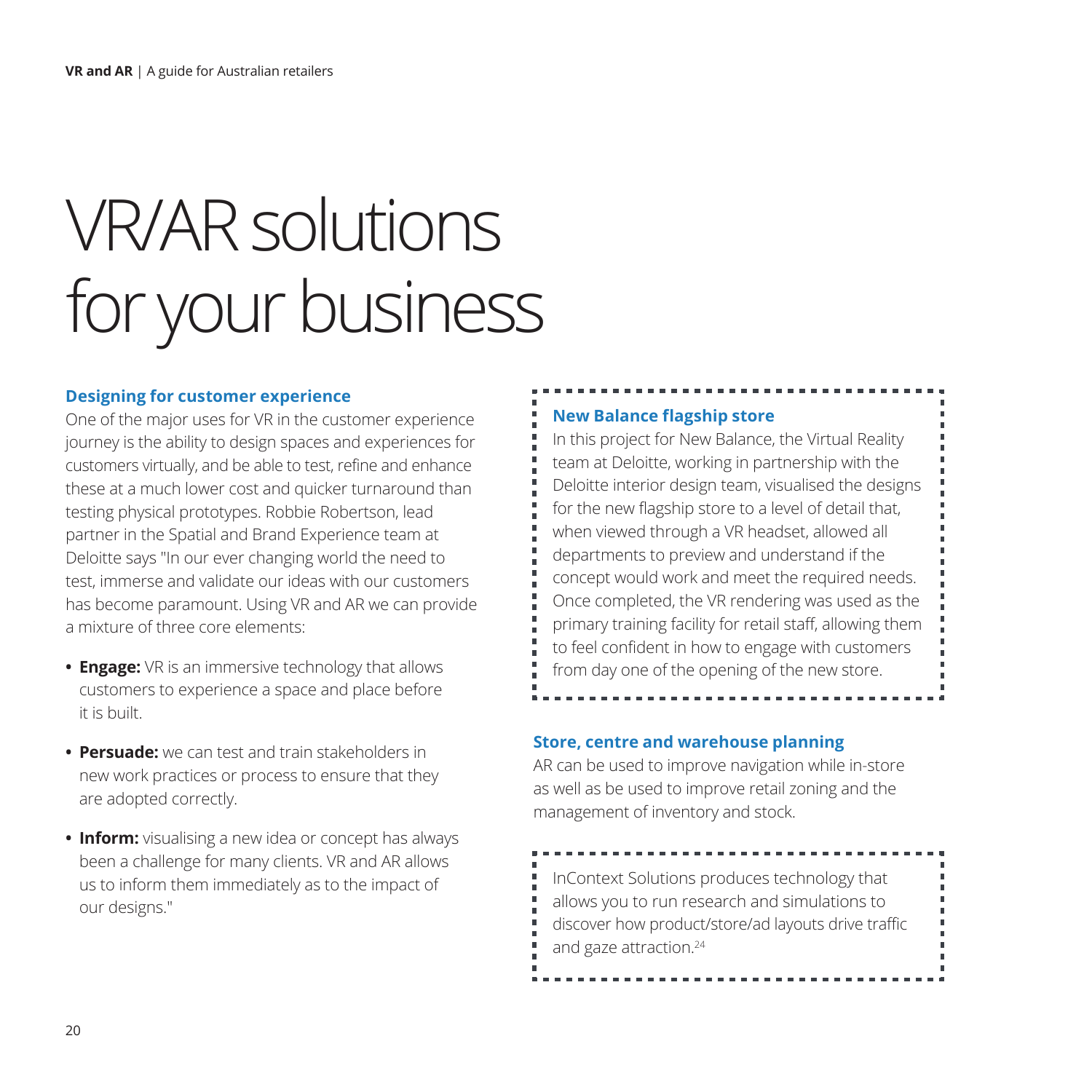#### **Virtual stores and at-home try-on**

Ready for a plethora of choice? Take e-commerce to the next level by allowing consumers to enter a virtual store and pick online shopping items or to try on 'digital' clothes at home prior to purchase.

Google has announced two new retail partnerships, with BMW and Gap Inc., deploying its 3D-scanning project, Tango. Tango is a real world application with an ambitious aim: letting shoppers see what they might buy without ever leaving the comfort of their home.

For example, Tango allows shoppers to virtually test clothes from the GAP brand without having to try them on, by using a 3D avatar. The tech that allows shoppers to do this with a scan of their own body is on the way.

With Google, BMW is testing a new app that displays an i3 city vehicle and i8 sports car on smartphone screens. Car shoppers can walk around the superimposed vehicles, placing it to look life-size inside their driveway or garage. Users can choose from six different colours, four types of trims and wheels, all appearing in a high-resolution image.<sup>25</sup>

#### **Space optimisation and navigation**

AR can be used to improve navigation around large spaces (e.g. hospitals, large shopping centres) particularly when there are a considerable number of people, departments, levels and rooms.

VR and AR can also assist with behavioural analytics, crowd movement (where do people walk), simulations (how claustrophobic would certain amounts of people be in certain places), and scenario planning (emergency/ disaster mandated planning).

#### **Experience optimisation**

Using experience design techniques in combination with AR/VR applications to identify and improve current and future customer and employee experiences.

MYOB has used the technology as a way to engage with new recruits and introduce them to life at the company in an engaging and high-tech way.26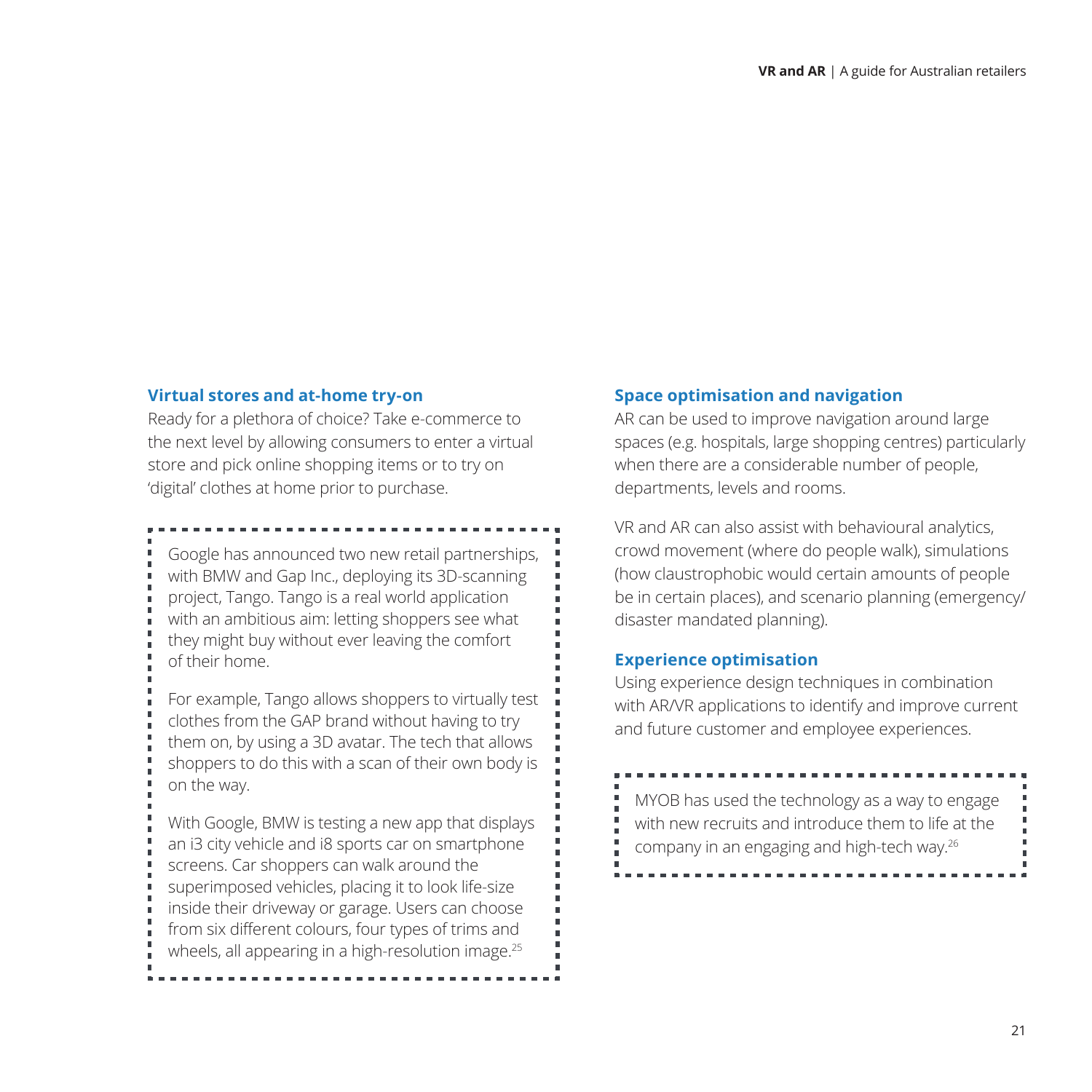#### **Training workshops**

Helping staff and customers adapt to new processes, spaces or products by experiencing these in virtual test scenarios first.

Arriva Trains Wales has created a virtual platform at their driver training centre in Cardiff to train station staff and conductors on how to identify hazards on the platforms.<sup>27</sup>

AGL Energy Limited has trialled VR technology for its employee orientations, office learning and development, and safety training.28

#### **Customer experience experiments**

Using AR/VR to test multiple customer/staff scenarios, spaces or applications.

#### **Immersive journey mapping**

Creating virtual journey maps that allow staff to put themselves into the customers 'shoes' and experience their current journey live.

An example of VR helping to widen understanding around important social issues is in the aged-care field: Alzheimer's Australia Victoria has created a 'Virtual Dementia Experience', which simulates real-life scenarios for people living with dementia. The program is used for aged-care trainees to help them have a better understanding and appreciation of what their patients experience in their daily lives.<sup>29</sup>

#### **Lo-fi testing**

Testing multiple scenarios in virtual spaces to iterate on solutions and identify the best customer solution to mitigate implementation risk.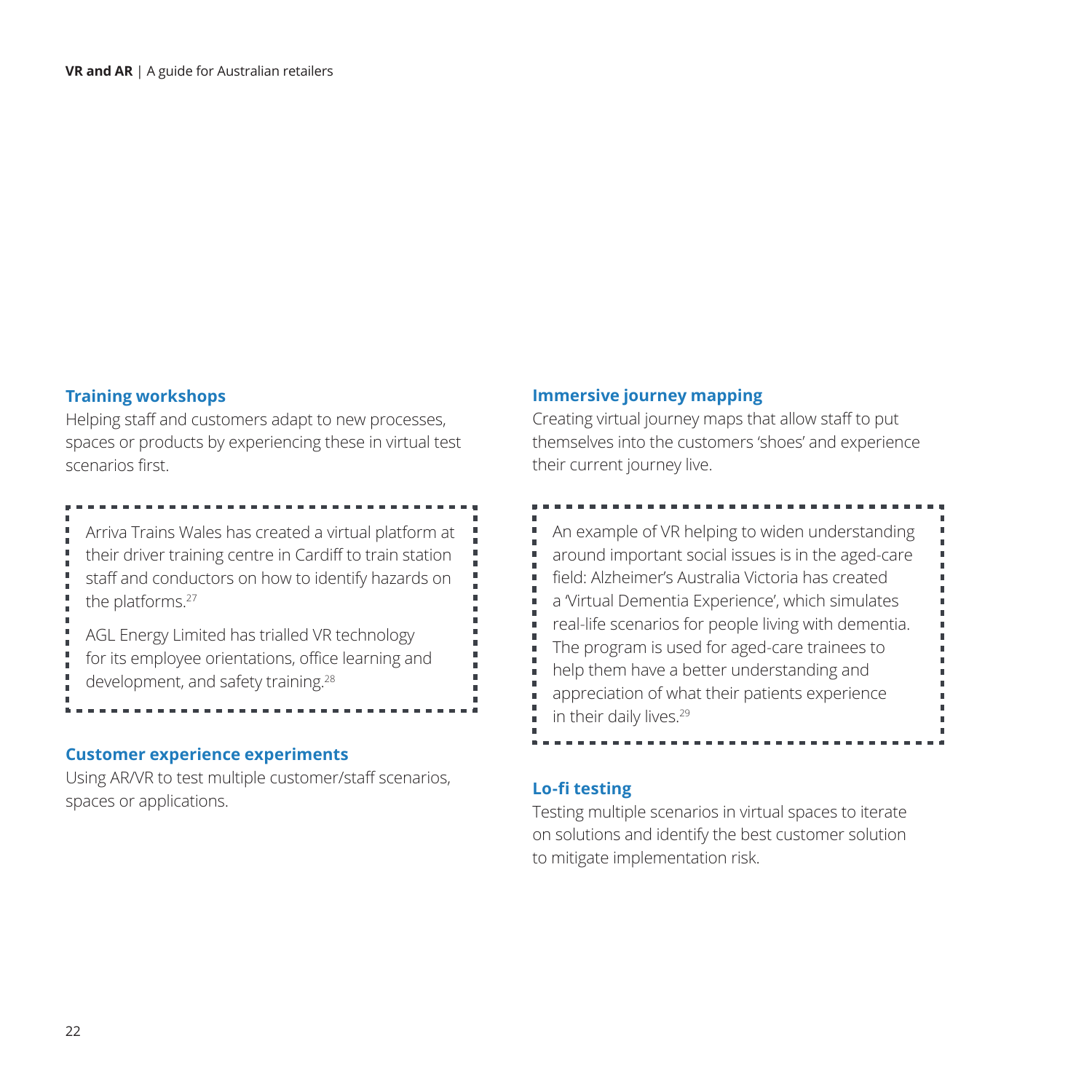### **3D visualisation and interactive experiences**

### Audi creates a new dealership experience with Audi City



Audi is hoping its technologically equipped 'Audi City' stores will redefine the way customers shop for new cars, providing an exciting and engaging dealership experience. The stores focus on giving the consumer the ability to digitally explore and personalise Audi's line of vehicles. It's a new take on the conventional dealership, with virtual touchpoints able to present Audi's entire model range, while enabling millions of different possible configurations of the vehicles.

Audi has teamed up with ZeroLight to provide the real-time 3D visualisations. Multi-touch tables present a 3D virtual car to the consumer, which can be fully customised. The models that have been configured on these tables can then be viewed on a 'Powerwall', which presents a life-size scale of the car in large-format and 4K resolution, which can be explored inside and out. A member of the sales team is on hand to assist with the customer experience and journey throughout.

The level of personalisation that the technology allows for, creates a truly customer-centric experience, where the power is in the customer's hands to choose the right model, features and add-ons to match their tastes and needs, and help them create their dream Audi vehicle.

Without the need to stock Audi City stores with actual cars, the dealerships can be placed in key cosmopolitan locations, such as within shopping centres or airports. Current locations include Beijing, Berlin, London, Moscow, and Paris. In this instance, technology allows the customer to get the full Audi service experience and explore the complete spectrum of options, without needing to visit a conventional dealership.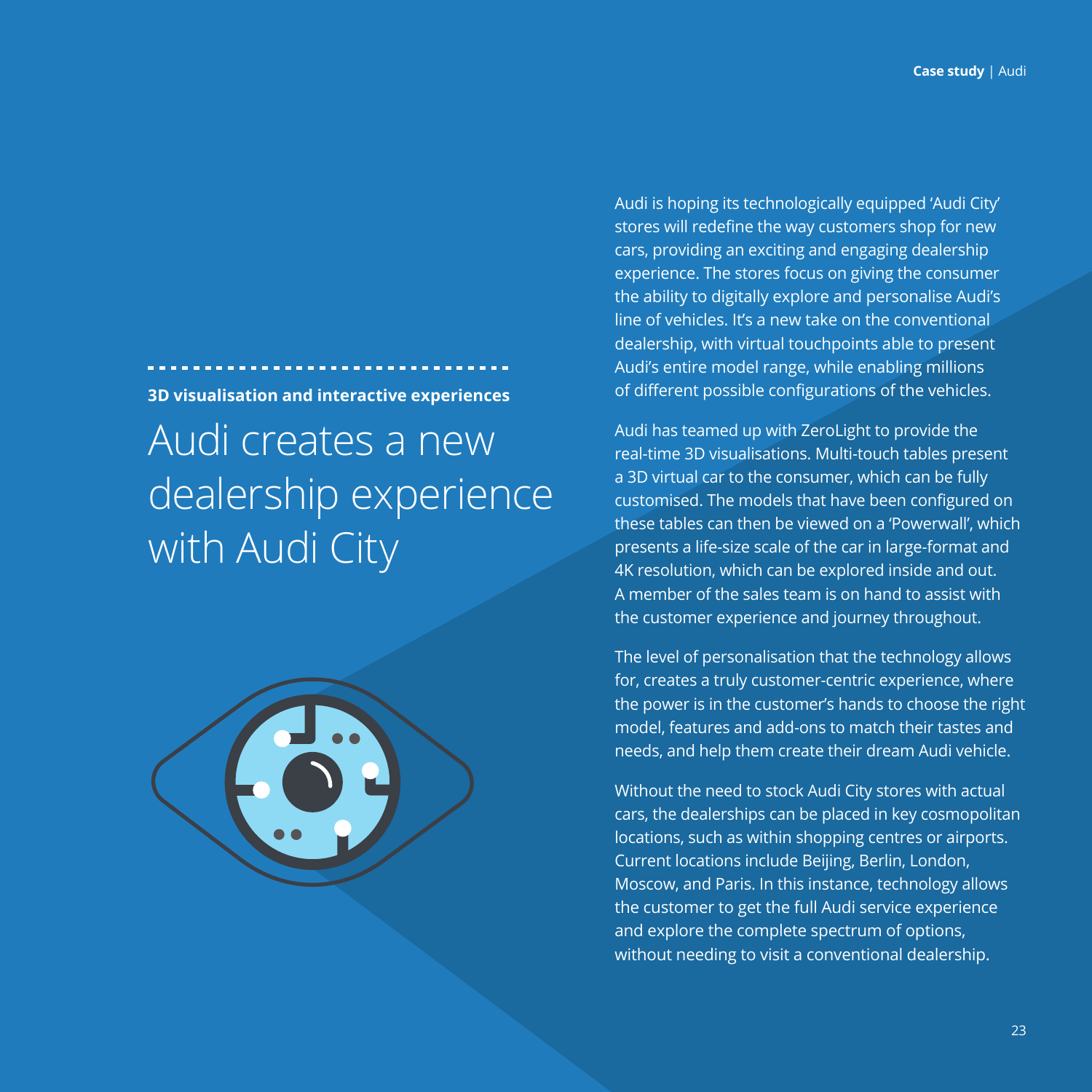## Taking decisions on adopting new technologies as a retailer

When considering adopting or rolling out VR or AR technologies, there are three aspects retailers need to consider:

- Your own organisation
- The technology itself
- The retail sector in Australia.

#### **Your own organisation**

Look closely at your own models, systems, and most importantly, your customers.

What are the strategic priorities, innovation appetite and organisational capability in regards to stakeholders and affected groups? What is your software ecosystem and digital backbone? Will adopting VR or AR integrate with this?

VR and AR can solve problems for both physical retailers and online retailers, but these technologies are not going to be suitable for all retailers, and are definitely not going to be a solution to every problem.

"Leveraging new wow-inspiring technology is pointless if you can't provide an easy fulfilment experience for the consumer – if you don't have the basics in place. When people can't easily make the purchase they were promised, it damages your brand; those consumers often don't come back to your platform, no matter how cool or new the technology is."30

**Joe Migliozzi** Shop+ Leader at Mindshare, a global media agency

There is enormous potential for brands, but there are not many, if any, retail experiences that we have seen where the promise meets the expectation and motivates the participant to return beyond an experimental interaction.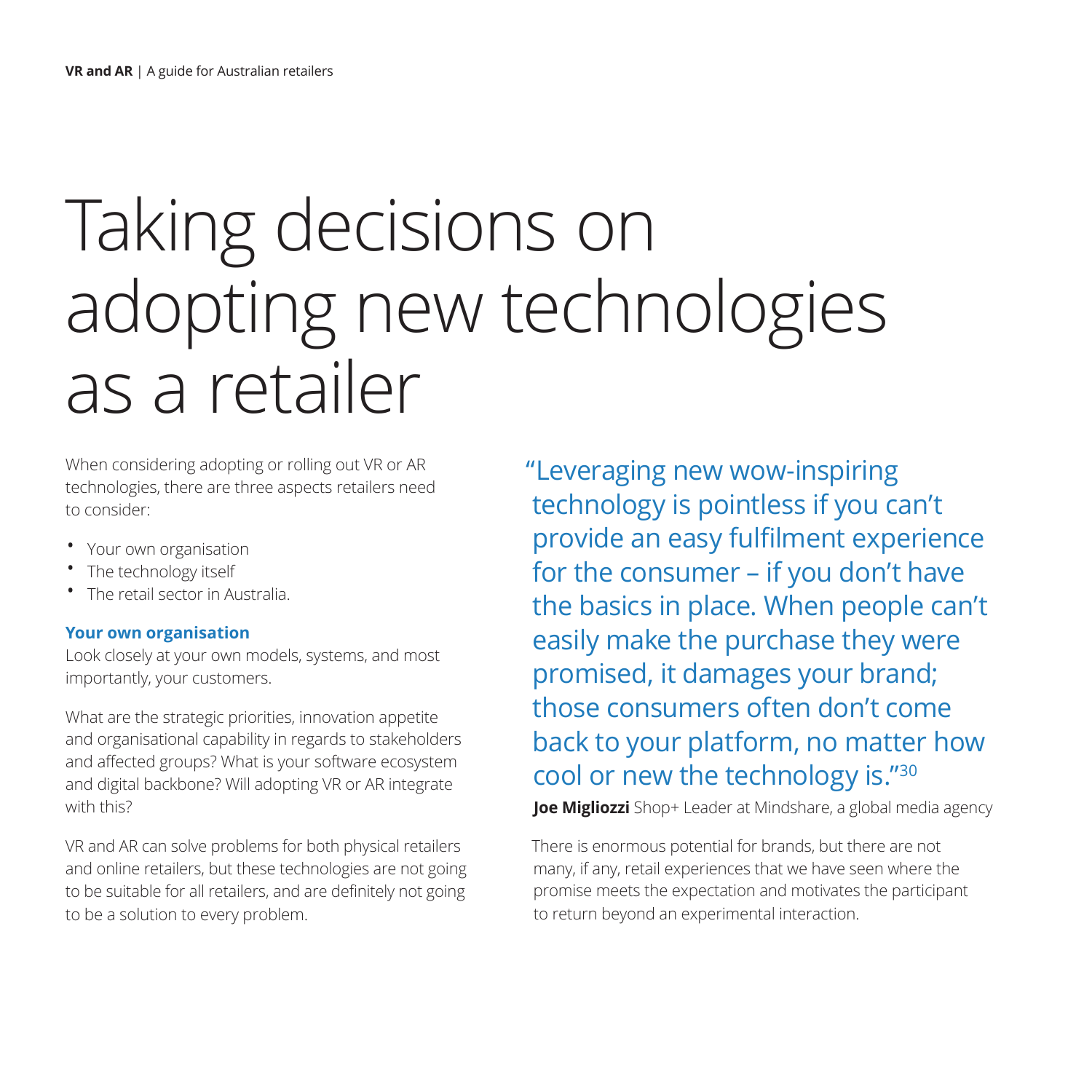Damien Ballesty leads Deloitte's consumer business and retail technology advisory team in Australia. He's on the fence about the suitability of VR for all retailers, but certainly sees great advantages for some. "I see an absolute business case for using VR with certain companies in the architectural and property development space. Basically any industries where the high cost of using VR technology is justified to give the consumer a proper experience to help make the decision to buy a high cost item such as a property, a kitchen or a wedding dress." He sees more use cases for AR.

"AR can be used to good effect to draw interest in a brand, but where I think it could really be successful is through companies offering personal curation – catering products to you based on what the AR picks up about you. So using the AR to reduce the product offering from 1500 items to actually knowing and personalising products for you. With the overwhelming choice now available to consumers, curation is the future of retail and AR can be a big part of that."

"Businesses thinking of investing in VR or AR need to consider how to measure benefits against objectives. They need to set concrete goals and be flexible in meeting customer needs while adopting different measures of success, such as search results and engagement scores. Regularly evaluating methods and carrying out user testing will help deliver a consistently positive user experience." **Serena Koivurinta** Analyst, Deloitte Digital UK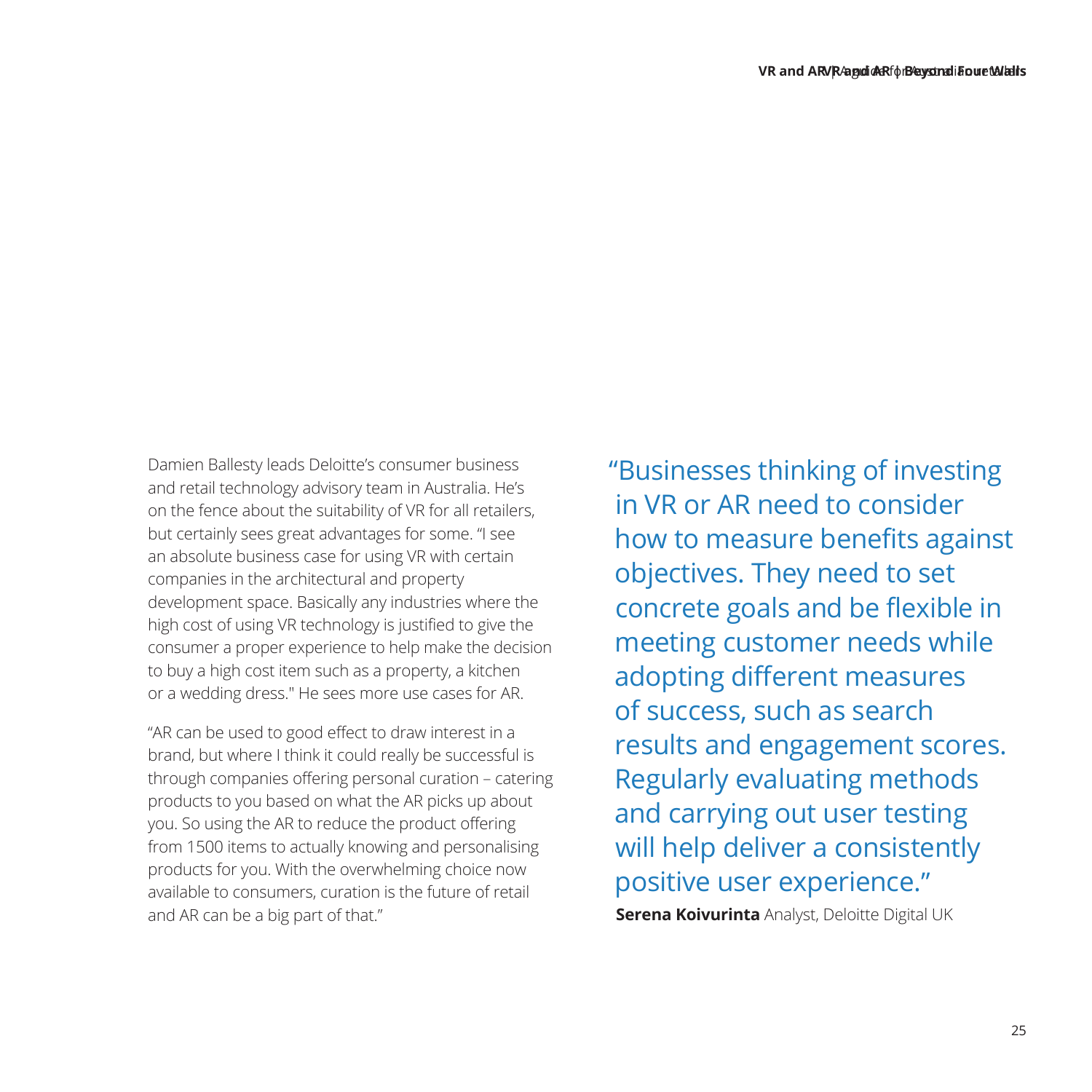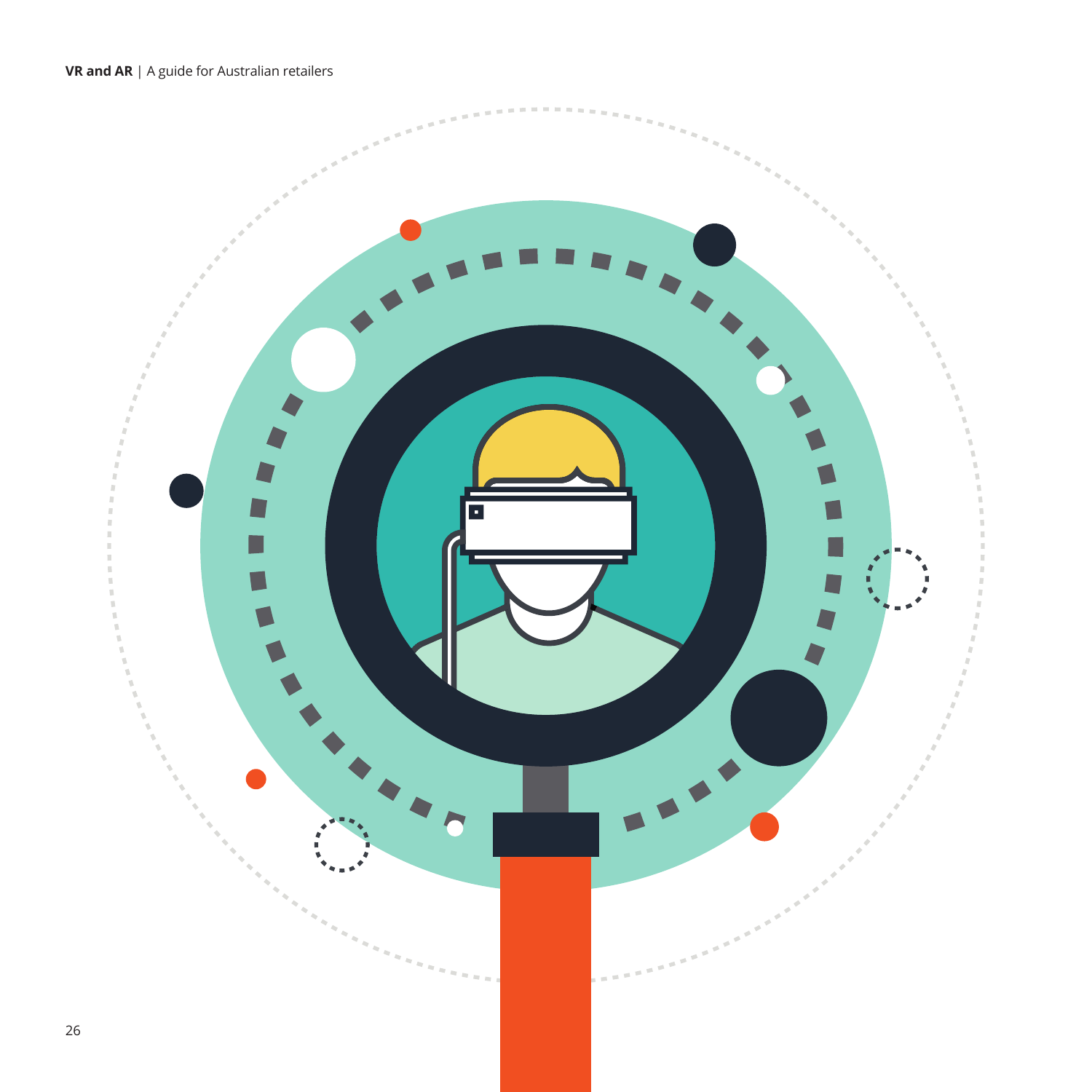#### **The technology itself**

The hype and buzz around this technology is definitely not undeserved – we are at an exciting stage in the roll out. But we are also at an early stage. A gap still exists between expectations of what the tech can do versus the reality of what currently exists.

#### **The factors pushing VR forward:**

- **•** Improvements in supply chain fundamentals like faster and better display technology
- **•** Companies bringing more consumer products to market
- **•** A creative community producing content and discovering best practices for VR narratives<sup>31</sup>
- **•** Trends miniaturising displays, untethered, mobile (reducing cost and size of headsets, increasing performance)
- **•** Authoring tools 3D scanning, capturing, and content generation pipelines are getting easier to achieve
- **•** Integrated Digital connecting platforms to experience to make AR/VR a visual component of a digital consumer, rather than a siloed technical experience.

So while the reality catches up with the promise, there's going to be a classic hype cycle unfolding in the next few years.

However, Deloitte's National Head of Innovation and Digital Transformation, Jason Bender, says that this time, the hype is justified.

"I've been interacting with various versions of VR now for 20 years. But it's never been real. This is the first time that rendering, sound, design, computing power, and tech have come together. It's the first time I've had a VR experience where I was genuinely transported." Jason also believes that better is to come.

"The technology has come from nowhere in this past year, and given the rate of change, will be so much better in a year and two years. I predict mass adoption of it in the next three years. And it will be cheaper and more accessible – making it easier to make a business case for it at the enterprise level."

Nevertheless, retailers don't want to invest in the technology only for their customers' expectations not to be met. Instead of large scale investment, brands can and should — experiment with executions of VR and AR on a smaller scale, even if it's in just a few stores.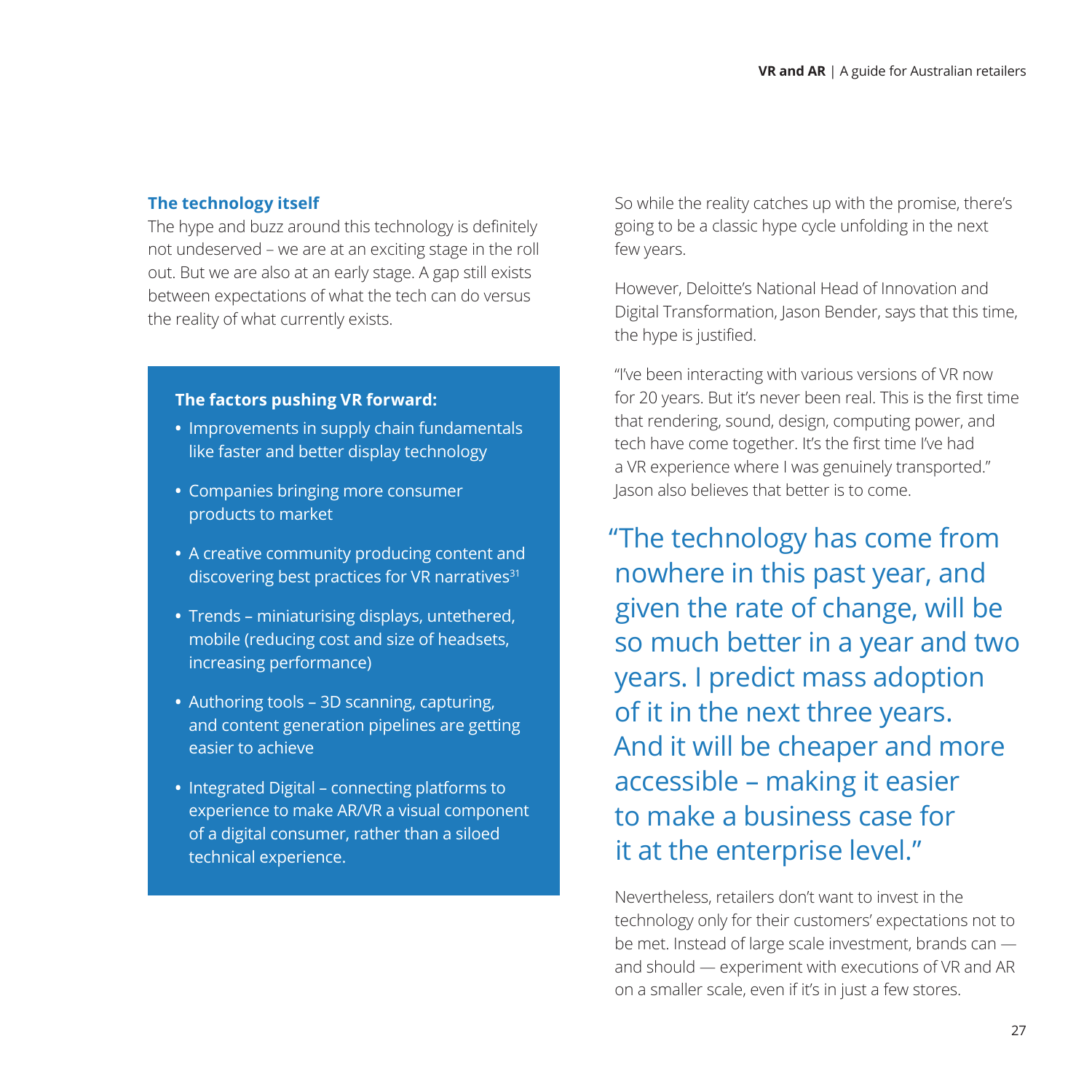Companies need to look at:

- **•** What use cases for VR/AR in my business come out of our strategic and market priorities?
- **•** Which technologies line up to the use cases to deliver best value?
- **•** What is the best fit on timing, cost, and value delivery?

#### **The retail sector in Australia**

Our experience advising and working with retailers all over Australia and globally is that most Australian retailers prefer to see how a new technology goes overseas before adopting here. However, there is an opportunity for interested and adventurous retailers in Australia to be first in providing a unique experience for their customers.

To ensure VR and AR adoption is an integrated experience for customers, many retailers would need to look at introducing VR or AR as part of an omni-channel approach to improving online offerings, integration and internal systems.

A 2016 survey revealed that a significant number (28%) of Australian retailers plan to adopt VR within the next 12 months.<sup>32</sup> However, the survey also revealed that over half the business leaders surveyed said they did not have a mobile app or mobile website.

In terms of the prioritisation of resources and investment, our bet is that most companies will put developing a mobile friendly site to the top of their to-do list and that VR or AR will rank fairly far below those priorities.

But as we've shown, it shouldn't. Why? Well, the adoption of VR or AR technologies, even in some small areas of your business, can bring immediate benefits and cost savings for retailers and other sectors.

It can solve the pressure in the manufacturing sector on bottom line operating costs and efficiencies. It could play a significant part in achieving the public sector's ongoing drive to improve safety and regulation. Australia's continuing real estate boom means there is a growing appetite from foreign investors and buyers who want VR experiences in this sector.

The questions below could be useful for retailers in the process of deciding if this technology is right for them.

#### **Six crucial questions for retailers considering the adoption of VR and/or AR:**

- **1.** Would I roll this out as a promotional/experiential tool or could VR/AR be integrated as a central component of the experience of my customers or for managing my business?
- **2.** Is this the right time to invest in this technology? Can a core competency of my business be accelerated or does this sit on the fringe in a non-core area?
- **3.**Are the systems and processes right within my organisation to allow for a relatively straight-forward adoption?
- **4.**Are my customers interested, excited, or even aware of the possibilities of VR/AR?
- **5.**Who is the right person in my organisation to take this decision – CMO, CTO or CIO?
- **6.** Have my competitors, either within Australia or overseas, trialled this technology? If so, are any results available or has there been feedback from their customers?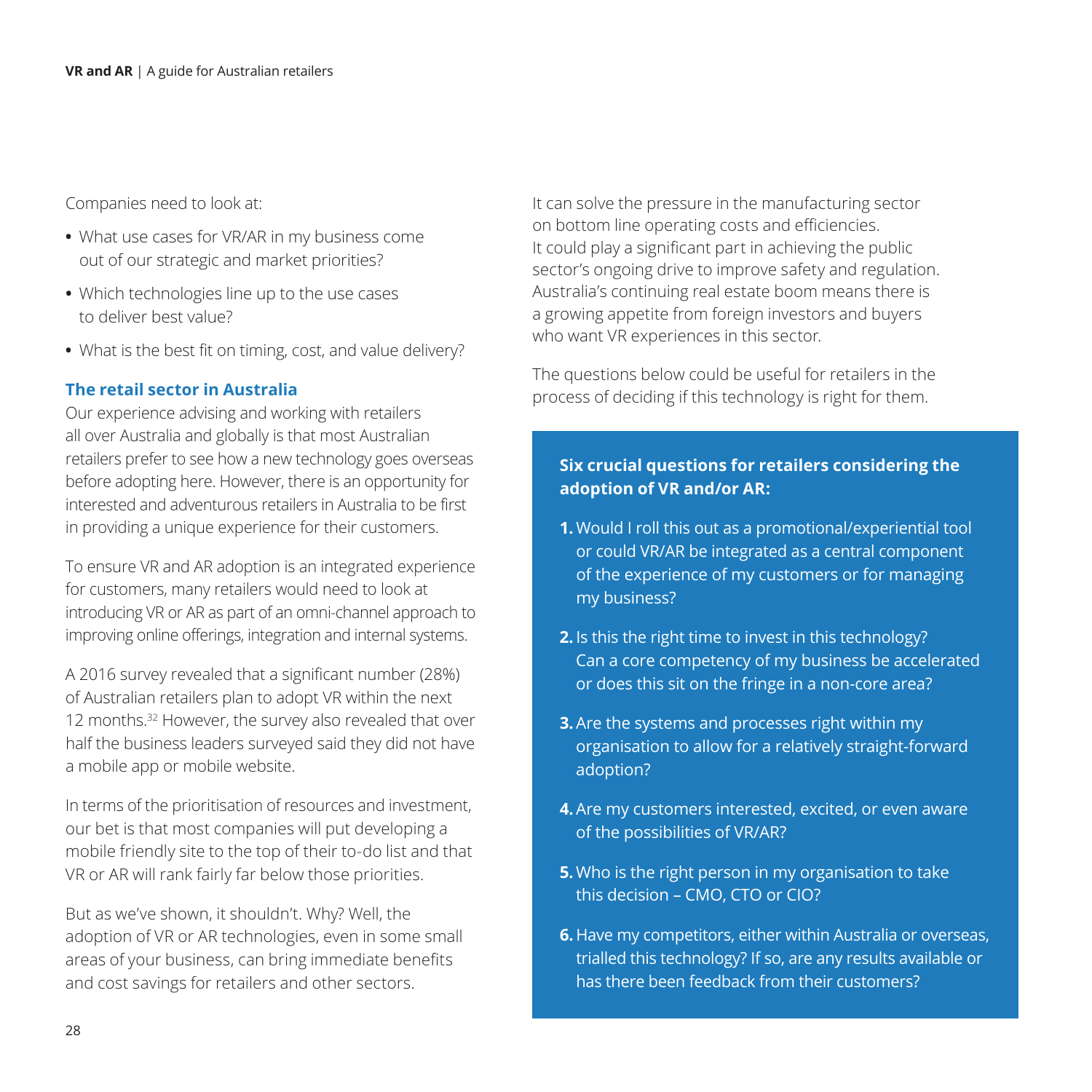### Final word (until we meet virtually)

At Deloitte, we're learning too, and we've been amazed at how we are able to put the technology to work for our customers – far beyond what we originally expected. The possibilities for practical application are endless.

We've found so many other uses for VR and AR beyond our initial intention, which was to help visualise spaces for our customers. We've been using the tech in a number of ways. First of all, it's given renewed vigour to what had been quite standard processes and products, e.g. if we are mapping a customer journey for our clients, instead of being on paper, that journey can now be brought to life through VR.

We've also used our VR capabilities to run war-gaming for clients, and we have a client in the energy and resources sector who has asked us to use AR to assist their staff in repairing complex machinery, sometimes located in the middle of a desert. This will save them hours if not days of downtime where they would previously have waited for an engineer to service.

We trust this guide has given you some ideas around the breadth of applications for the technology and some inspiration for how it could be used in your business.

In the past six months we have undertaken a range of strategic explorations into differentiated business offerings, rapidly prototyped solutions across a range of new technologies, tested and refined our offer based on client feedback and uncovered novel ways to address unmet customer needs.

We are also part of a global community of VR and AR experts emerging within Deloitte. We collaborate, discuss and share learnings regularly with colleagues in Canada, Japan, Germany, UK and the US.

We are developing the best of the best of innovation and cutting-edge solutions for our clients and we'd love to talk to you about how this technology could work for your business.

Looking to enhance your reality? Or your customers' reality? Contact Deloitte for more information.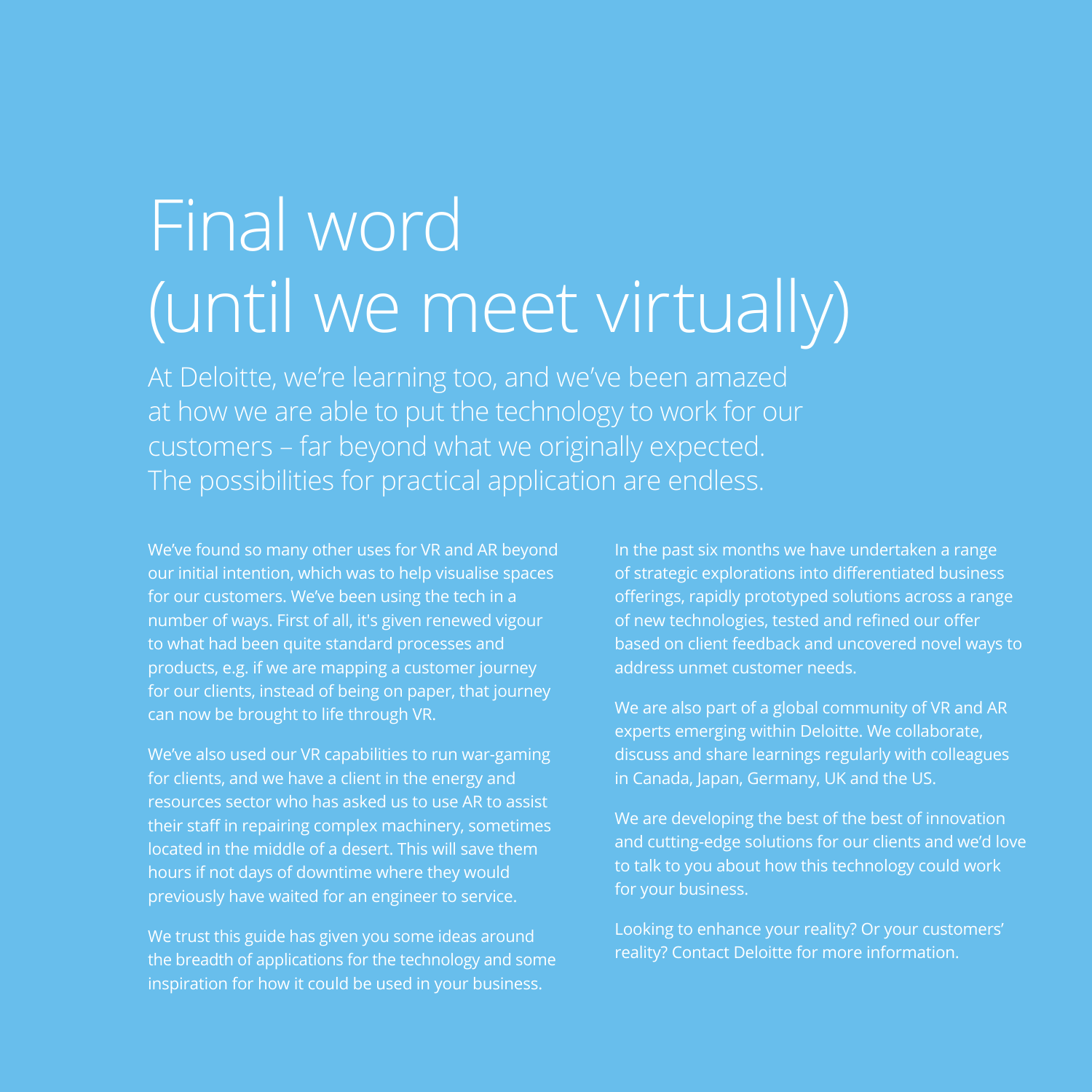### Endnotes

- 1. Worldwide Semiannual Augmented and Virtual Reality Spending Guide
- 2. https://www.fastcompany.com/3062908/vr-market-in-china-is-crazy-like-really-crazy
- 3. https://dupress.deloitte.com/dup-us-en/focus/tech-trends/2017/mixed-reality-applications-potential. html?id=us:2sm:3tw:4dup3708:5eng:6DUPress:20170323:tt17:&linkId=35550666
- 4. http://www.deloittedigital.com/au/news/P1
- 5. https://uploadvr.com/8-of-the-top-10-tech-companies-invested-in-vr-ar/
- 6. https://www.jwtintelligence.com/2015/11/virtual-reality-shopping/
- 7. http://www.walkersands.com/pdf/2015-future-of-retail.pdf
- 8. As above
- 9. https://www.bloomberg.com/news/articles/2017-01-04/google-moves-into-augmented-reality-shopping-with-bmw-gap
- 10. http://www.powerretail.com.au/multichannel/technology-making-retail-human/
- 11. https://www.theline.com/stores\_and\_events/new\_york
- 12. http://about.att.com/story/virtual\_reality\_cruise\_vacation\_experience.html
- 13. http://www.adweek.com/digital/kraft-fuels-mobile-sell-more-summer-cheeseburgers-158350/
- 14. https://www.dulux.com.au/colour/dulux-colour-app
- 15. https://cdn2.hubspot.net/hubfs/358208/Toolkit2017VRandAR.pdf
- 16. http://www.shangri-la.com/corporate/press-room/press-releases/shangri-la-launches-global-sales-tool-of-the-future/
- 17. https://www.jwtintelligence.com/2017/01/ces-2017-intels-vr-visions/?mc\_cid=ee07acd165&mc\_eid=7ee1a51076
- 18. http://www.qantasnewsroom.com.au/media-releases/qantas-samsung-unveil-industry-first-virtual-reality-experience-for-travellers/
- 19. http://www.traveller.com.au/new-inflight-entertainment-options-could-see-the-end-of-traditional-seatbacked-entertainment-gting6
- 20. https://www.wired.com/2013/08/a-new-ikea-app-lets-you-place-3d-furniture-in-your-home/
- 21. https://www.forbes.com/sites/rachelarthur/2015/10/25/hands-on-with-tommy-hilfigers-in-store-virtual-reality-catwalk-experience/#4da8e3f23ee4
- 22. http://www.metricon.com.au/metricon-virtual-reality-experience#vzDliO5zGtkUAKD1.97
- 23. https://www.insideretail.com.au/blog/2016/11/11/vr-retail-opportunities-raising-the-showroom-ceiling/#daily
- 24. https://www.incontextsolutions.com/
- 25. https://www.bloomberg.com/news/articles/2017-01-04/google-moves-into-augmented-reality-shopping-with-bmw-gap
- 26. http://www.afr.com/leadership/myob-uses-virtual-reality-to-welcome-recruits-20160817-gqutzp
- 27. https://www.arrivatrainswales.co.uk/180117VirtualRealityPlatforms/
- 28. http://www.computerworld.com.au/article/566044/agl-tests-virtual-reality-employee-training/
- 29. https://vic.fightdementia.org.au/vic/media-releases/cardboard-vr-app-for-smartphones-enables-reality-of-dementia-through-edie%E2%80%99s-eyes
- 30. http://www.campaignlive.com/article/connected-shopping-ces-whatsnext/1378654#4UxiQDDLo7lKom9Q.99
- 31. https://www.jwtintelligence.com/2016/03/versions-2016-virtual-reality-and-culture/
- 32. http://www.bandt.com.au/technology/65-per-cent-aussie-business-leaders-not-ready-adopt-mobile-ai-vr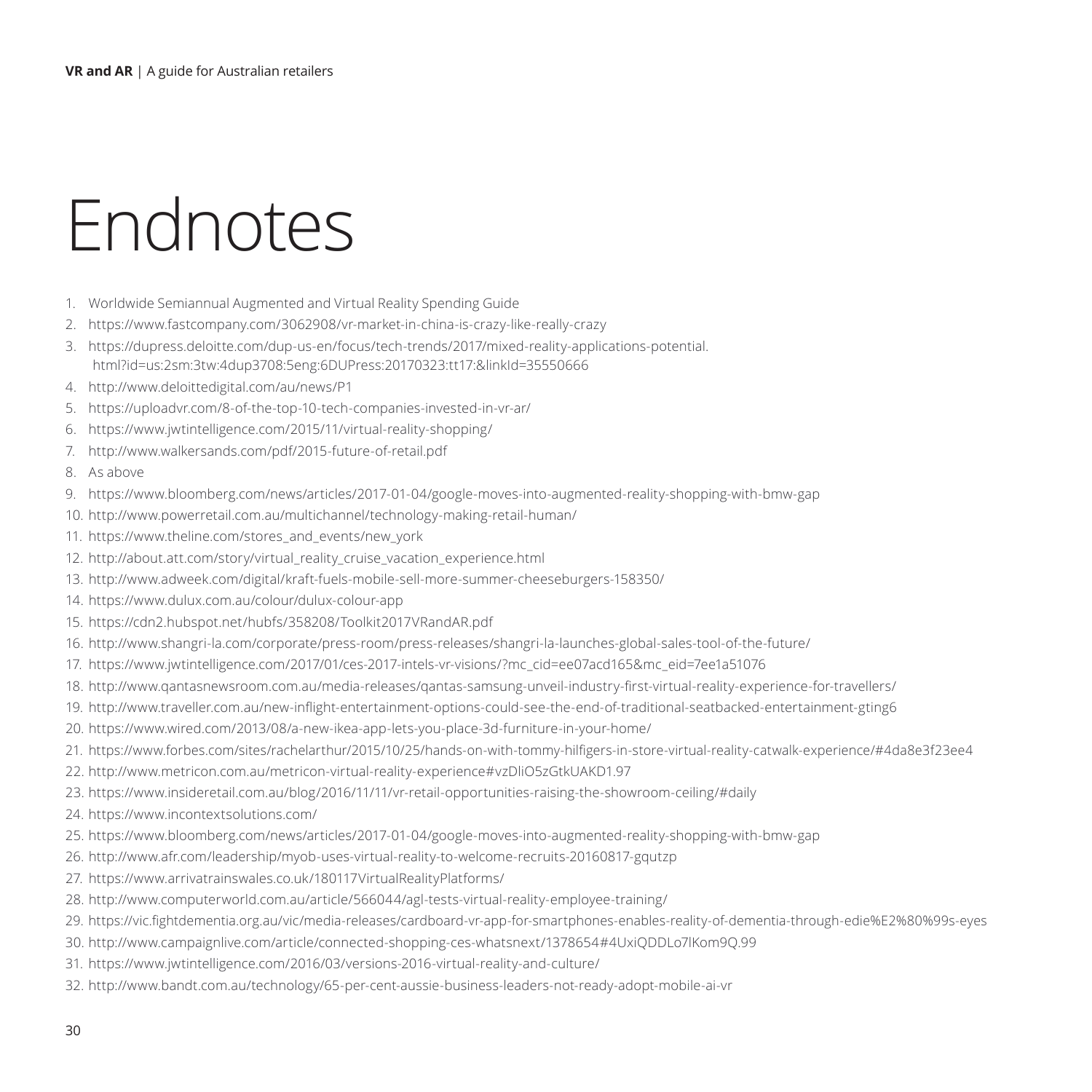## Contact Us



**David White** National Leader Retail, Wholesale & Distribution +61 2 9322 5228 davidwhite@deloitte.com.au



**Robbie Robertson** Partner, Spatial and Brand Experience +61 431 000 024 rorobertson@deloitte.com.au



**Tom Compernolle** Senior Client Service Advisor, Consulting +61 3 9671 8809 thcompernolle@deloitte.com.au

The authors would like to acknowledge Louise Kelly for writing and editing support with this report.